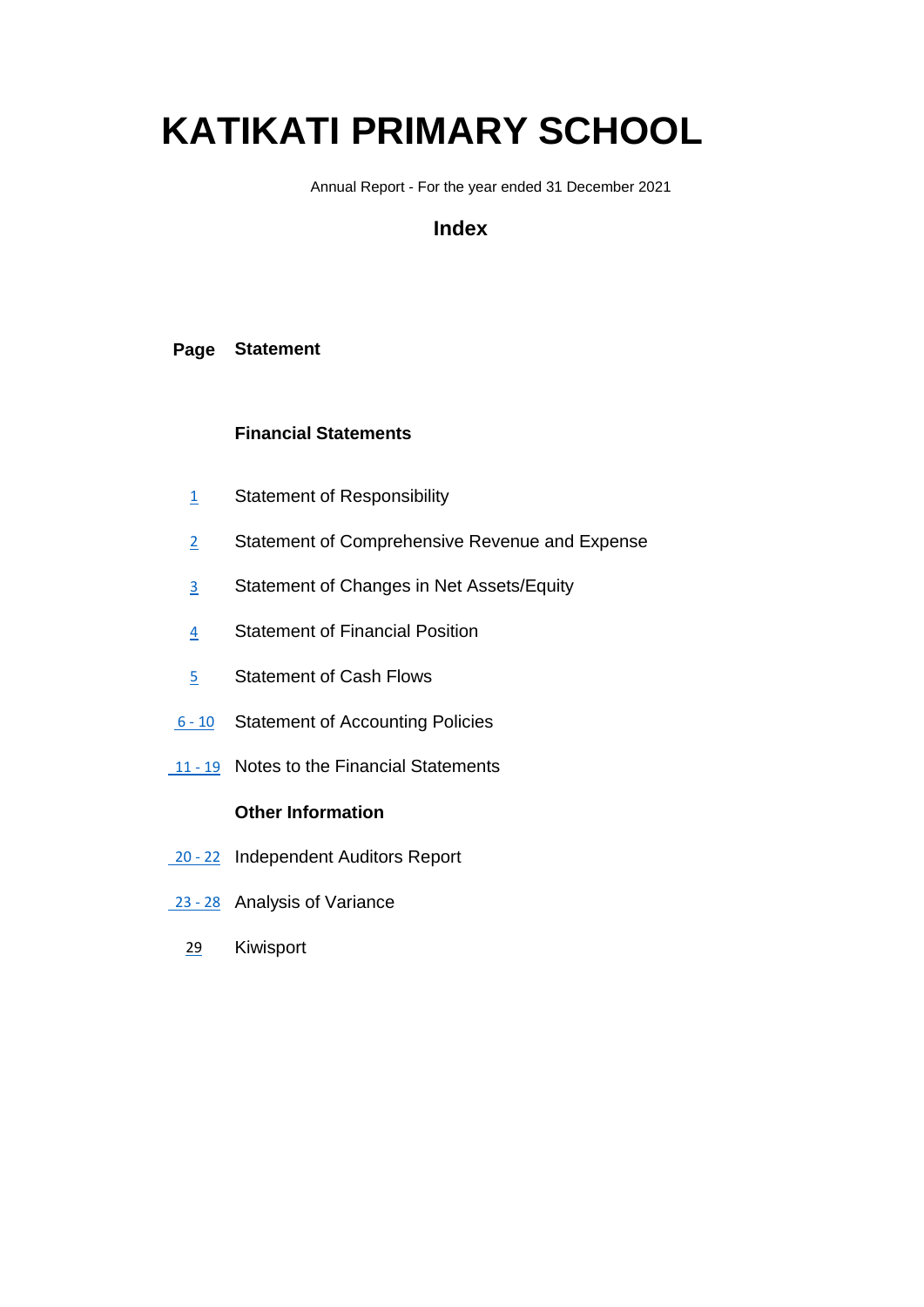# **Katikati Primary School**

# **ANNUAL REPORT**

# **FOR THE YEAR ENDED 31 DECEMBER 2021**

**School Directory**

| <b>Ministry Number:</b>       | 1765                      |
|-------------------------------|---------------------------|
| <b>Principal:</b>             | Andrea Nicholson          |
| <b>School Address:</b>        | Beach Road, Katikati 3129 |
| <b>School Postal Address:</b> | Beach Road, Katikati 3129 |
| <b>School Phone:</b>          | 07 549 0105               |
| <b>School Email:</b>          | admin@katikati.school.nz  |

#### **Members of the Board of Trustees**

| <b>Name</b>              | <b>Position</b>     | <b>How Position Gained</b> | <b>Term Expired/ Expires</b> |
|--------------------------|---------------------|----------------------------|------------------------------|
| Mrs Andrea Nicholson     | Principal           | ex Officio                 |                              |
| Mr Roy Nathan            | <b>Chair Person</b> | Elected                    | September 2022               |
| Mr Luke Clark            | Treasurer           | Elected                    | September 2022               |
| Mr Richard Kedian        | Property            | Elected                    | September 2022               |
| Ms Kataraina Pewhairangi | Personel            | Elected                    | September 2022               |
| Ms Melanie Breitenbach   | Teacher Rep         | Elected                    | September 2022               |

Accountant / Service Provider: Katikati Chartered Accountants Limited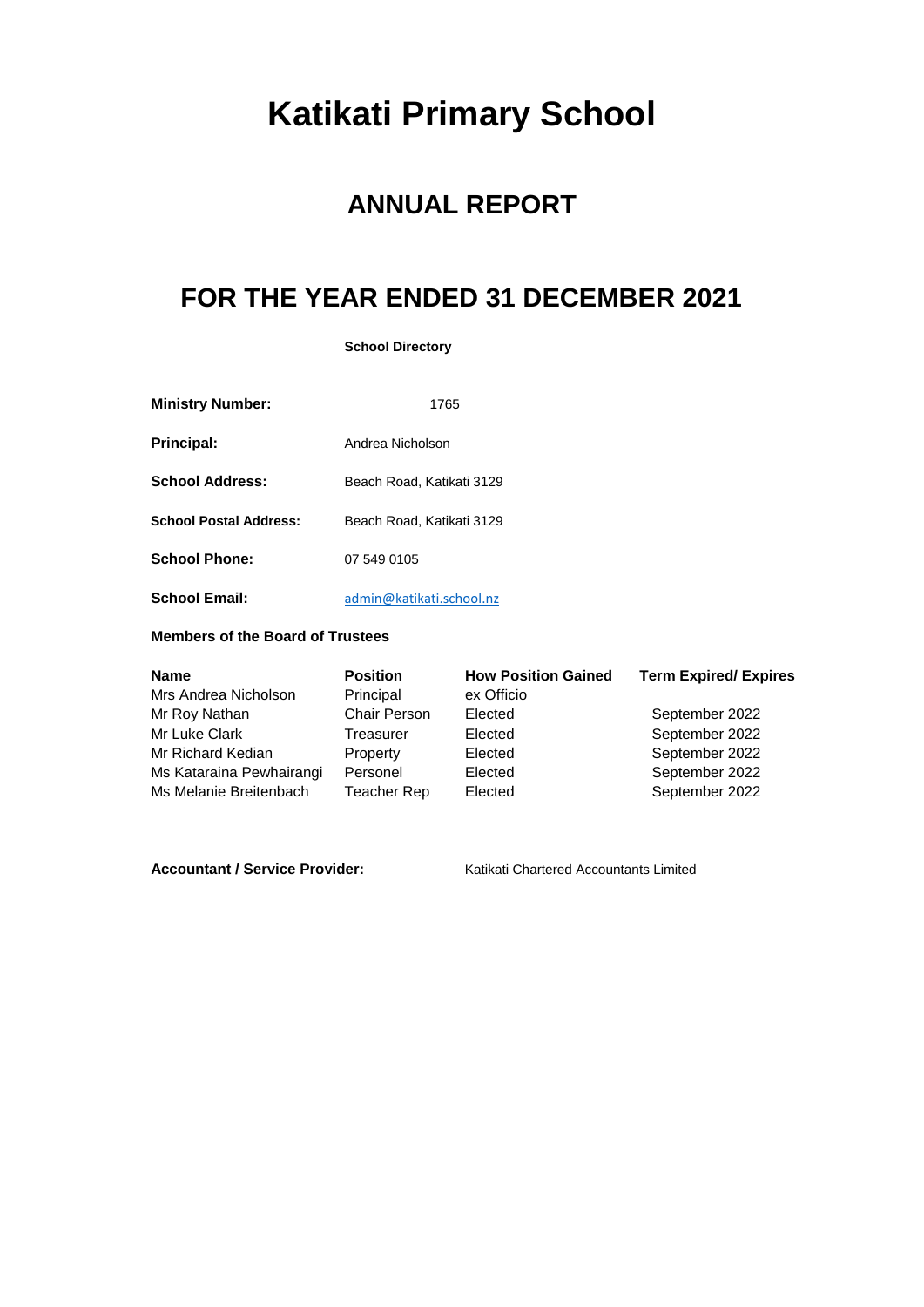# **Katikati Primary School**

# **Statement of Responsibility**

For the year ended 31 December 2021

The Board of Trustees accepts responsibility for the preparation of the annual financial statements and the judgements used in these financial statements.

The management (including the principal and others as directed by the Board) accepts responsibility for establishing and maintaining a system of internal controls designed to provide reasonable assurance as to the integrity and reliability of the school's financial reporting.

It is the opinion of the Board and management that the annual financial statements for the financial year ended 31 December 2021 fairly reflects the financial position and operations of the school.

The School's 2021 financial statements are authorised for issue by the Board.

ROY TALTAHI ATHAN

Full Name of Presiding Member

Signature of Presiding Member

 $25/05/2022$ 

SAYNE NICHOLSON ANDREA Full Name of Principal

 $1s_{0}$ 

Signature of Principal

 $25/65/22$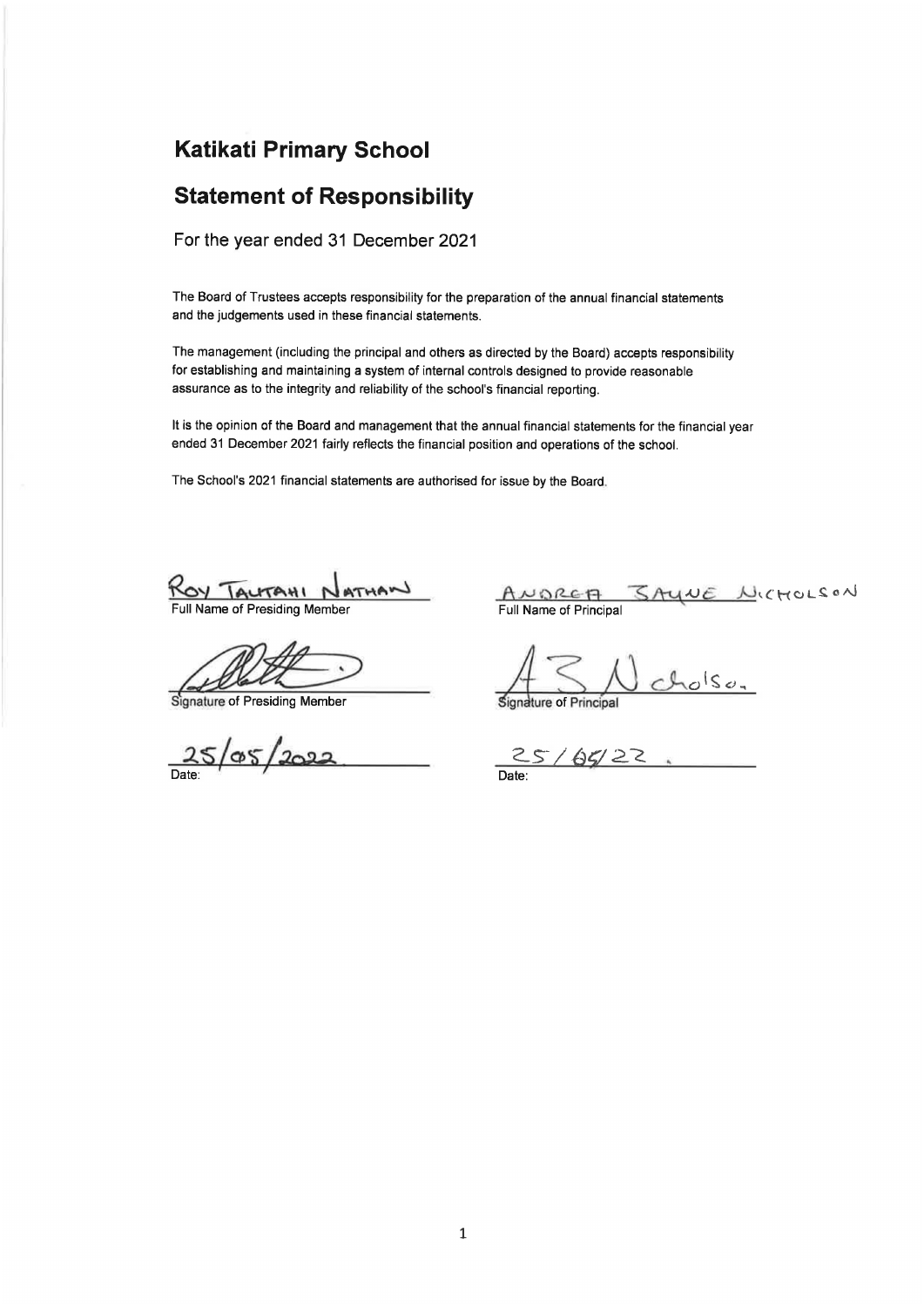# **Katikati Primary School Statement of Comprehensive Revenue and Expense**

For the year ended 31 December 2021

|                                                      |                | 2021          | 2021<br><b>Budget</b> | 2020          |
|------------------------------------------------------|----------------|---------------|-----------------------|---------------|
|                                                      | <b>Notes</b>   | <b>Actual</b> | (Unaudited)           | <b>Actual</b> |
|                                                      |                | \$            | \$                    | \$            |
| <b>Revenue</b>                                       |                |               |                       |               |
| <b>Government Grants</b>                             | $\overline{2}$ | 4,051,215     | 3,118,921             | 4,209,502     |
| <b>Locally Raised Funds</b>                          | 3              | 170,827       | 155,950               | 245,386       |
| <b>Interest Earned</b>                               |                | 2,700         | 8,000                 | 6,108         |
| Transport                                            | 23             |               |                       |               |
|                                                      |                | 4,224,742     | 3,282,871             | 4,460,996     |
| <b>Expenses</b>                                      |                |               |                       |               |
| <b>Locally Raised Funds</b>                          | 3              | 16,631        | 5,500                 | 26,761        |
| Learning Resources                                   | 4              | 3,033,155     | 2,835,200             | 3,047,725     |
| Administration                                       | 5              | 209,723       | 307,300               | 199,594       |
| Finance                                              |                | 9,061         |                       | 14,083        |
| Property                                             | 6              | 765,333       | 254,800               | 905,569       |
| Depreciation                                         | 11             | 78,576        | 73,000                | 84,576        |
| Loss on Disposal of Property, Plant and Equipment    |                |               |                       | 942           |
|                                                      |                | 4,112,479     | 3,475,800             | 4,279,250     |
| Net Surplus / (Deficit) for the year                 |                | 112,263       | (192, 929)            | 181,746       |
| Other Comprehensive Revenue and Expenses             |                |               |                       |               |
| Total Comprehensive Revenue and Expense for the Year |                | 112,263       | (192, 929)            | 181,746       |

The above Statement of Comprehensive Revenue and Expense should be read in conjunction with the accompanying notes which form part of these financial statements.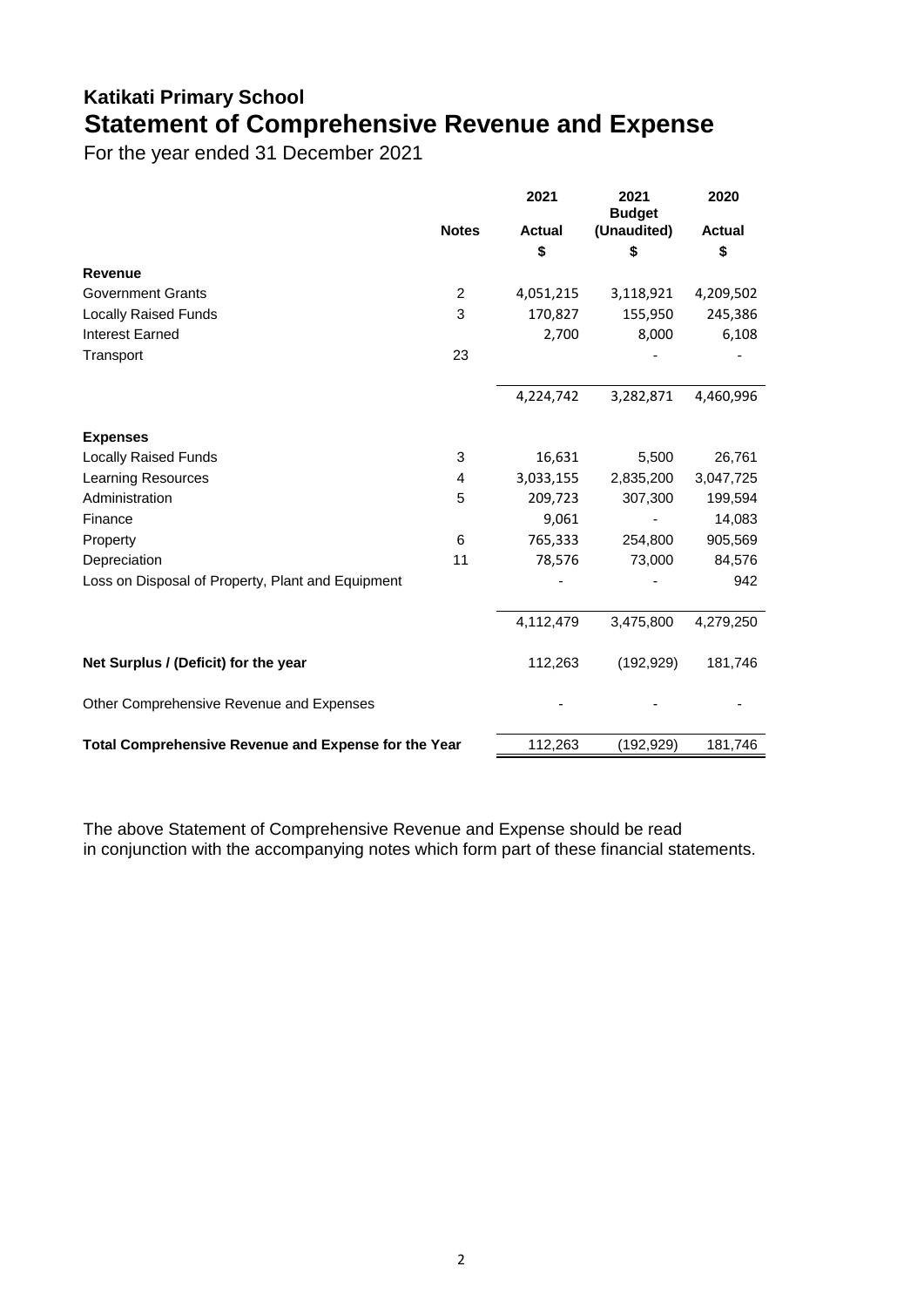# **Katikati Primary School Statement of Changes in Net Assets/Equity**

For the year ended 31 December 2021

|                                                                                                              | <b>Notes</b> | Actual<br>2021<br>\$ | <b>Budget</b><br>(Unaudited)<br>2021<br>\$ | Actual<br>2020<br>\$ |
|--------------------------------------------------------------------------------------------------------------|--------------|----------------------|--------------------------------------------|----------------------|
| <b>Balance at 1 January</b>                                                                                  |              | 838,267              | 838,267                                    | 656,521              |
| Total comprehensive revenue and expense for the year<br>Capital Contributions from the Ministry of Education |              | 112,263              | (192, 929)                                 | 181,746              |
| Contribution - Furniture and Equipment Grant                                                                 |              | 8,889                |                                            |                      |
|                                                                                                              |              |                      |                                            |                      |
| <b>Equity at 31 December</b>                                                                                 |              | 959,419              | 645,338                                    | 838,267              |
|                                                                                                              |              |                      |                                            |                      |
| <b>Retained Earnings</b>                                                                                     |              | 959,419              | 645,338                                    | 838,267              |
| <b>Equity at 31 December</b>                                                                                 |              | 959,419              | 645,338                                    | 838,267              |

The above Statement of Changes in Net Assets/Equity should be read in conjunction with the accompanying notes which form part of these financial statements.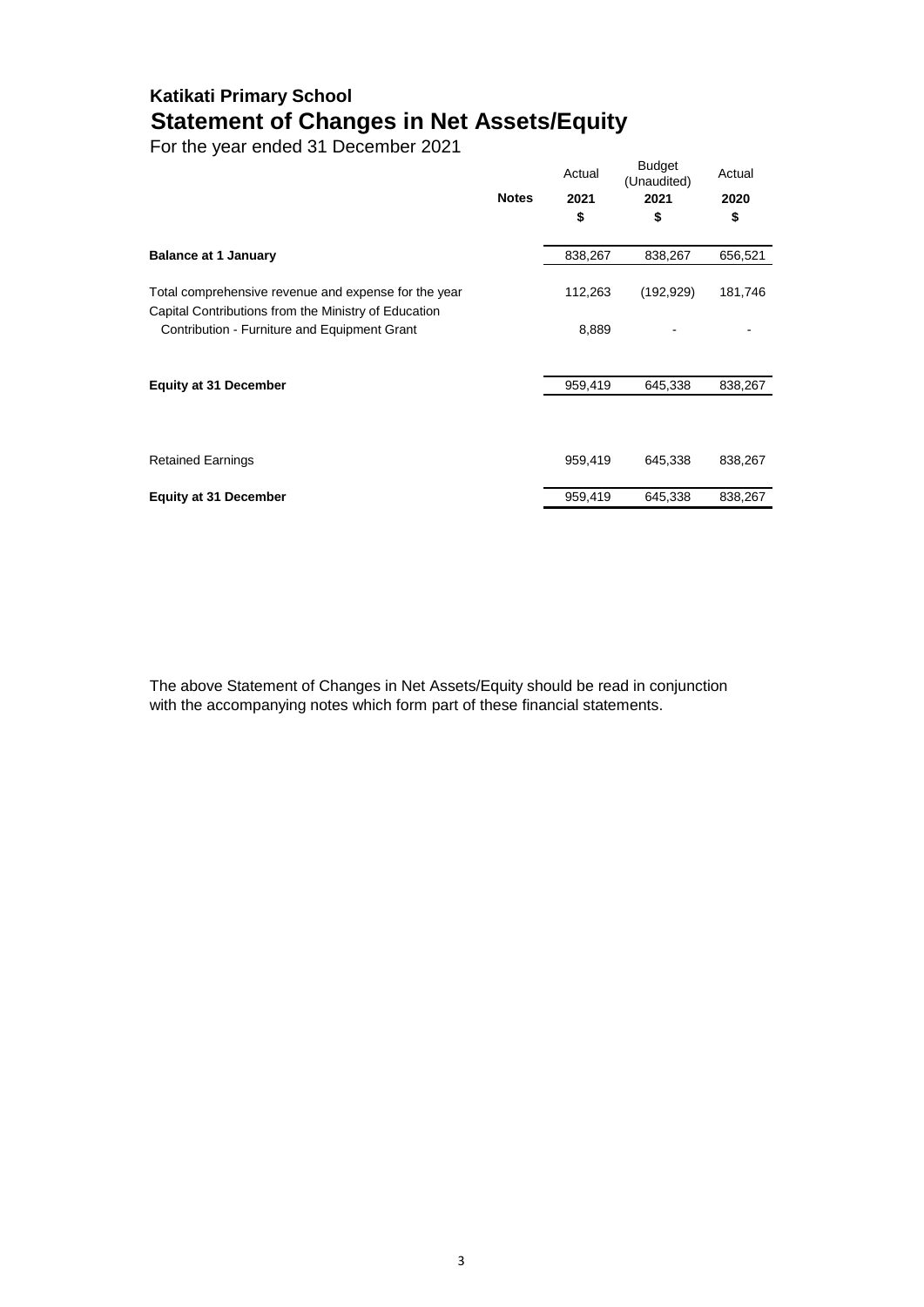# **Katikati Primary School Statement of Financial Position**

As at 31 December 2021

|                                             |              | 2021                | 2021                               | 2020         |
|---------------------------------------------|--------------|---------------------|------------------------------------|--------------|
|                                             | <b>Notes</b> | <b>Actual</b><br>\$ | <b>Budget</b><br>(Unaudited)<br>\$ | Actual<br>\$ |
| <b>Current Assets</b>                       |              |                     |                                    |              |
| Cash and Cash Equivalents                   | 7            | 321,205             | 90,338                             | 79,971       |
| <b>Accounts Receivable</b>                  | 8            | 243,680             | 160,000                            | 215,315      |
| <b>GST Receivable</b>                       |              | 4,435               |                                    | 11,124       |
| Prepayments                                 |              | 5,585               |                                    |              |
| Inventories                                 | 9            | 3,780               | 2,000                              | 1,689        |
| Investments                                 | 10           | 321,551             | 320,000                            | 319,008      |
| Funds Receivable for Capital Works Projects | 17           |                     | 31,000                             | 30,981       |
|                                             |              | 900,237             | 603,338                            | 658,090      |
| <b>Current Liabilities</b>                  |              |                     |                                    |              |
| <b>Accounts Payable</b>                     | 12           | 236,504             | 216,000                            | 216,367      |
| Revenue Received in Advance                 | 13           | 15,000              |                                    |              |
| <b>Provision for Cyclical Maintenance</b>   | 14           | 17,867              | 14,000                             | 14,019       |
| Finance Lease Liability - Current Portion   | 16           | 30,320              | 33,000                             | 33,252       |
| Funds held for Capital Works Projects       | 17           | 72,590              |                                    |              |
|                                             |              | 372,280             | 263,000                            | 263,638      |
| <b>Working Capital Surplus/(Deficit)</b>    |              | 527,957             | 340,338                            | 394,452      |
| <b>Non-current Assets</b>                   |              |                     |                                    |              |
| Property, Plant and Equipment               | 11           | 476,446             | 380,000                            | 518,818      |
|                                             |              | 476,446             | 380,000                            | 518,818      |
| <b>Non-current Liabilities</b>              |              |                     |                                    |              |
| Provision for Cyclical Maintenance          | 14           | 15,134              | 23,000                             | 22,573       |
| <b>Finance Lease Liability</b>              | 16           | 29,851              | 52,000                             | 52,430       |
|                                             |              | 44,984              | 75,000                             | 75,003       |
| <b>Net Assets</b>                           |              | 959,419             | 645,338                            | 838,267      |
|                                             |              |                     |                                    |              |
| Equity                                      |              | 959,419             | 645,338                            | 838,267      |

The above Statement of Financial Position should be read in conjunction with the accompanying notes which form part of these financial statements.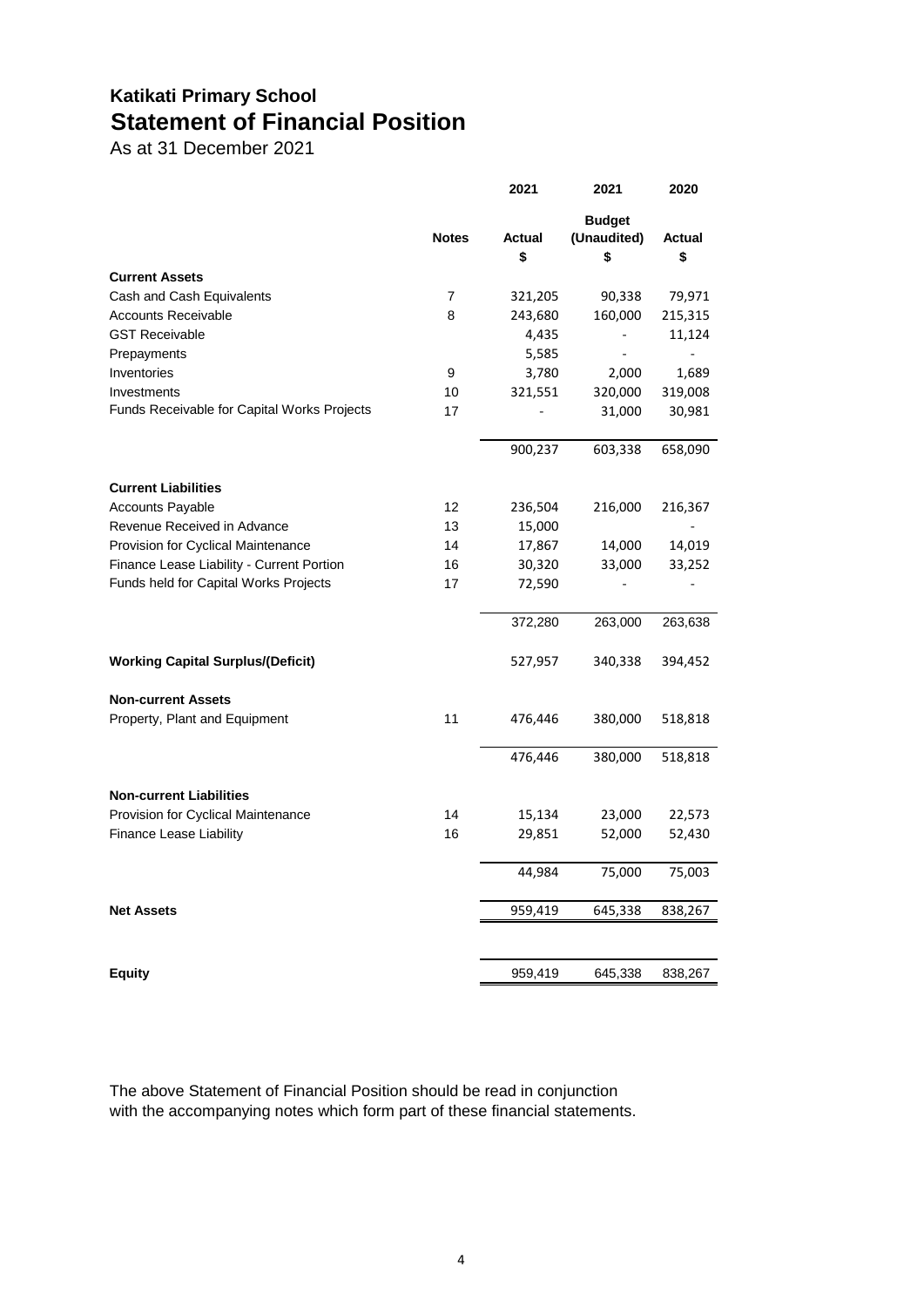# **Katikati Primary School Statement of Cash Flows**

For the year ended 31 December 2021

|                                                        |                | 2021       | 2021<br><b>Budget</b> | 2020       |
|--------------------------------------------------------|----------------|------------|-----------------------|------------|
|                                                        | <b>Note</b>    | Actual     | (Unaudited)           | Actual     |
|                                                        |                | \$         | \$                    | \$         |
| <b>Cash flows from Operating Activities</b>            |                |            |                       |            |
| <b>Government Grants</b>                               |                | 1,195,889  | 1,068,921             | 1,187,286  |
| <b>Locally Raised Funds</b>                            |                | 165,364    | 155,950               | 166,812    |
| Hostel                                                 |                |            |                       |            |
| Goods and Services Tax (net)                           |                | 6,689      |                       | (944)      |
| Payments to Employees                                  |                | (662, 593) | (724, 500)            | (640, 035) |
| Payments to Suppliers                                  |                | (507, 955) | (633, 300)            | (478,089)  |
| Cyclical Maintenance Payments in the year              |                |            |                       | (53, 982)  |
| <b>Interest Paid</b>                                   |                | (9,061)    |                       | (14,083)   |
| <b>Interest Received</b>                               |                | 2,700      | 8,000                 | 6,108      |
| Net cash from / (to) the Operating Activities          |                | 191,033    | (124, 929)            | 173,073    |
| <b>Cash flows from Investing Activities</b>            |                |            |                       |            |
| Proceeds from Sale of PPE (and Intangibles)            |                |            |                       | (942)      |
| Purchase of PPE (and Intangibles)                      |                | (24, 896)  | (68,000)              | (199, 799) |
| Purchase of Investments                                |                | (2,543)    |                       | (7, 549)   |
| Net cash from / (to) the Investing Activities          |                | (27, 439)  | (68,000)              | (208, 291) |
| <b>Cash flows from Financing Activities</b>            |                |            |                       |            |
| Furniture and Equipment Grant                          |                | 8,889      |                       |            |
| Finance Lease Payments                                 |                | (34, 820)  |                       | (39,028)   |
| Painting contract payments                             |                |            |                       |            |
| <b>Funds Administered on Behalf of Third Parties</b>   |                |            |                       |            |
| Funds Held for Capital Works Projects                  |                | 103,571    |                       | 44,792     |
| Net cash from Financing Activities                     |                | 77,640     |                       | 5,764      |
| Net increase/(decrease) in cash and cash equivalents   |                | 241,234    | (192, 929)            | (29, 455)  |
| Cash and cash equivalents at the beginning of the year | $\overline{7}$ | 79,971     | 283,267               | 109,426    |
| Cash and cash equivalents at the end of the year       | $\overline{7}$ | 321,205    | 90.338                | 79.971     |

The statement of cash flows records only those cash flows directly within the control of the School. This means centrally funded teachers' salaries and the use of land and buildings grant and expense have been excluded.

The above Cash Flow Statement should be read in conjunction with the accompanying notes which form part of these financial statements.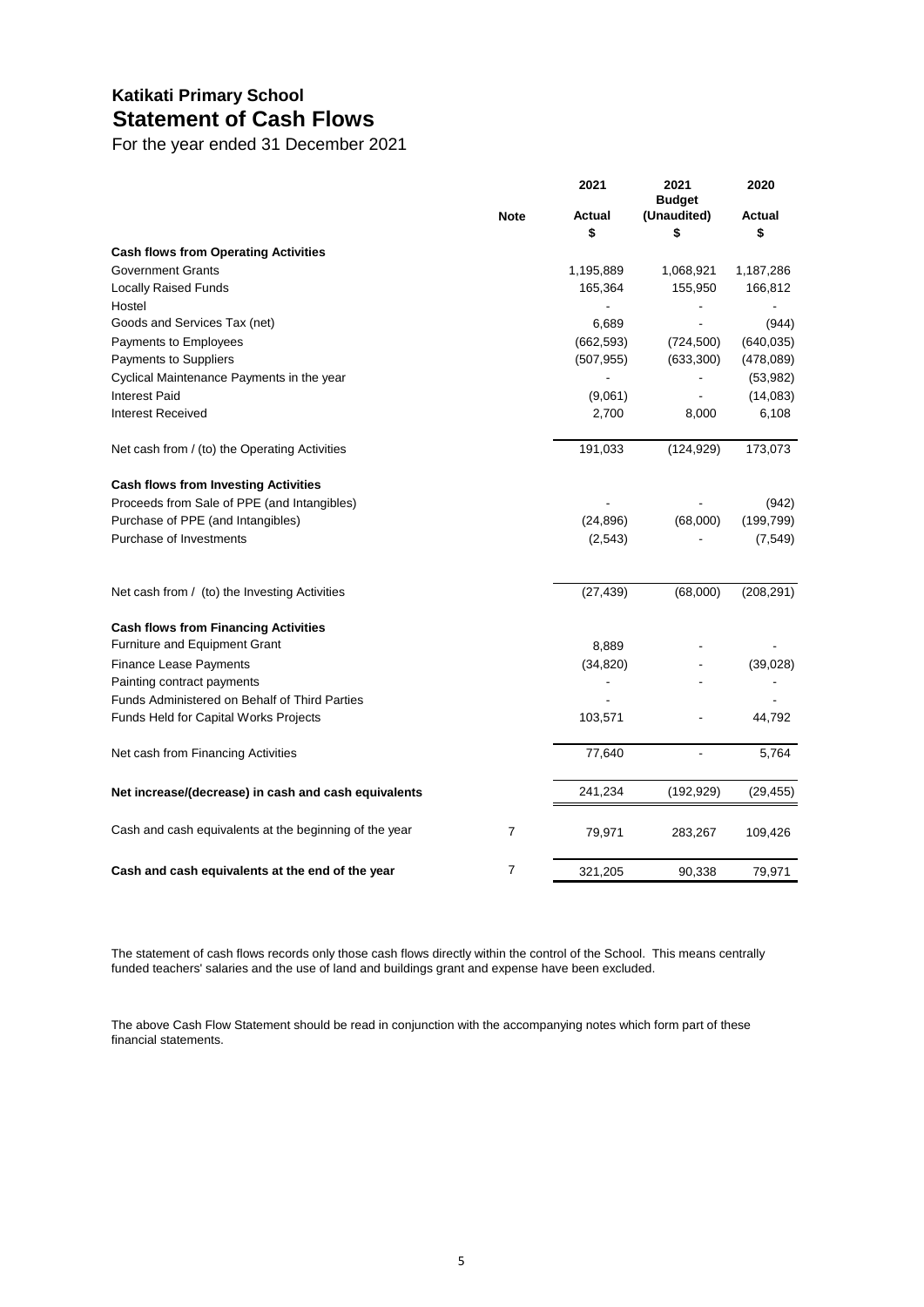## **Katikati Primary School Notes to the Financial Statements For the year ended 31 December 2021**

#### **1. Statement of Accounting Policies**

#### **a) Reporting Entity**

Katikati Primary School (the School) is a Crown entity as specified in the Crown Entities Act 2004 and a school as described in the Education and Training Act 2020. The Board of Trustees (the Board) is of the view that the School is a public benefit entity for financial reporting purposes.

#### **b) Basis of Preparation**

#### *Reporting Period*

The financial reports have been prepared for the period 1 January 2021 to 31 December 2021 and in accordance with the requirements of the Education and Training Act 2020.

#### *Basis of Preparation*

The financial statements have been prepared on a going concern basis, and the accounting policies have been consistently applied throughout the period.

#### *Financial Reporting Standards Applied*

The Education and Training Act 2020 requires the School, as a Crown entity, to prepare financial statements in accordance with generally accepted accounting practice. The financial statements have been prepared in accordance with generally accepted accounting practice in New Zealand, applying Public Sector Public Benefit Entity (PBE) Standards Reduced Disclosure Regime as appropriate to public benefit entities that qualify for Tier 2 reporting. The school is considered a Public Benefit Entity as it meets the criteria specified as 'having a primary objective to provide goods and/or services for community or social benefit and where any equity has been provided with a view to supporting that primary objective rather than for financial return to equity holders'.

#### *PBE Accounting Standards Reduced Disclosure Regime*

The School qualifies for Tier 2 as the school is not publicly accountable and is not considered large as it falls below the expenditure threshold of \$30 million per year. All relevant reduced disclosure concessions have been taken.

#### *Measurement Base*

The financial statements are prepared on the historical cost basis unless otherwise noted in a specific accounting policy.

#### *Presentation Currency*

These financial statements are presented in New Zealand dollars, rounded to the nearest dollar.

#### *Specific Accounting Policies*

The accounting policies used in the preparation of these financial statements are set out below.

#### *Critical Accounting Estimates And Assumptions*

The preparation of financial statements requires management to make judgements, estimates and assumptions that affect the application of accounting policies and the reported amounts of assets, liabilities, revenue and expenses. Actual results may differ from these estimates.

Estimates and underlying assumptions are reviewed on an ongoing basis. Revisions to accounting estimates are recognised in the period in which the estimate is revised and in any future periods affected.

#### *Cyclical maintenance*

A school recognises its obligation to maintain the Ministry's buildings in a good state of repair as a provision for cyclical maintenance. This provision relates mainly to the painting of the school buildings. The estimate is based on the school's long term maintenance plan which is prepared as part of its 10 Year Property Planning process. During the year, the Board assesses the reasonableness of its 10 Year Property Plan on which the provision is based. Cyclical maintenance is disclosed at note 14.

#### *Useful lives of property, plant and equipment*

The School reviews the estimated useful lives of property, plant and equipment at the end of each reporting date. The School believes that the estimated useful lives of the property, plant and equipment as disclosed in the Significant Accounting Policies are appropriate to the nature of the property, plant and equipment at reporting date. Property, plant and equipment is disclosed at note 11.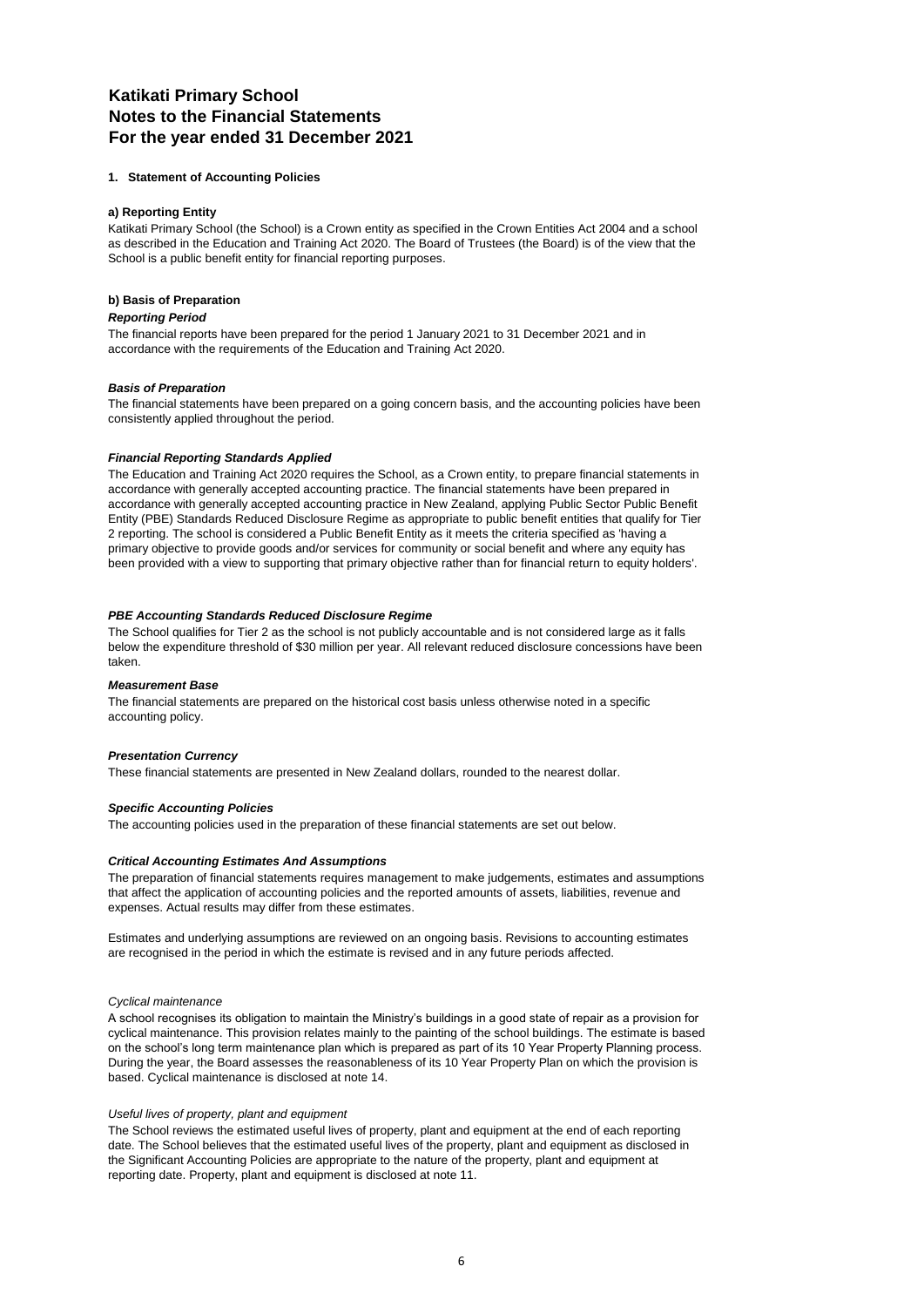#### *Critical Judgements in applying accounting policies*

Management has exercised the following critical judgements in applying accounting policies:

#### *Classification of leases*

Determining whether a lease is a finance lease or an operating lease requires judgement as to whether the lease transfers substantially all the risks and rewards of ownership to the school. Judgement is required on various aspects that include, but are not limited to, the fair value of the leased asset, the economic life of the leased asset, whether or not to include renewal options in the lease term, and determining an appropriate discount rate to calculate the present value of the minimum lease payments. Classification as a finance lease means the asset is recognised in the statement of financial position as property, plant, and equipment, whereas for an operating lease no such asset is recognised.

#### *Recognition of grants*

The School reviews the grants monies received at the end of each reporting period and whether any require a provision to carry forward amounts unspent. The School believes all grants received have been appropriately recognised as a liability if required. Government grants are disclosed at note 2.

#### **c) Revenue Recognition**

#### *Government Grants*

The school receives funding from the Ministry of Education. The following are the main types of funding that the School receives;

Operational grants are recorded as revenue when the School has the rights to the funding, which is in the year that the funding is received.

Teachers salaries grants are recorded as revenue when the School has the rights to the funding in the salary period they relate to. The grants are not received in cash by the School and are paid directly to teachers by the Ministry of Education.

The property from which the School operates is owned by the Crown and managed by the Ministry of Education on behalf of the Crown. These are not received in cash by the School as they equate to the deemed expense for using the land and buildings which are owned by the Crown. The School's use of the land and buildings as occupant is based on a property occupancy document as gazetted by the Ministry. The expense is based on an assumed market rental yield on the value of land and buildings as used for rating purposes.

This is a non-cash revenue that is offset by a non-cash expense. The use of land and buildings grants and associated expenditure are recorded in the period the School uses the land and buildings.

#### *Other Grants*

Other grants are recorded as revenue when the School has the rights to the funding, unless there are unfulfilled conditions attached to the grant, in which case the amount relating to the unfulfilled conditions is recognised as a liability and released to revenue as the conditions are fulfilled.

#### *Donations, Gifts and Bequests*

Donations, gifts and bequests are recorded as revenue when their receipt is formally acknowledged by the School.

#### *Interest Revenue*

Interest Revenue earned on cash and cash equivalents and investments is recorded as revenue in the period it is earned.

#### **e) Operating Lease Payments**

Payments made under operating leases are recognised in the Statement of Comprehensive Revenue and Expense on a straight line basis over the term of the lease.

#### **f) Finance Lease Payments**

Finance lease payments are apportioned between the finance charge and the reduction of the outstanding liability. The finance charge is allocated to each period during the lease term on an effective interest basis.

#### **g) Cash and Cash Equivalents**

Cash and cash equivalents include cash on hand, bank balances, deposits held at call with banks, and other short term highly liquid investments with original maturities of 90 days or less, and bank overdrafts. The carrying amount of cash and cash equivalents represent fair value.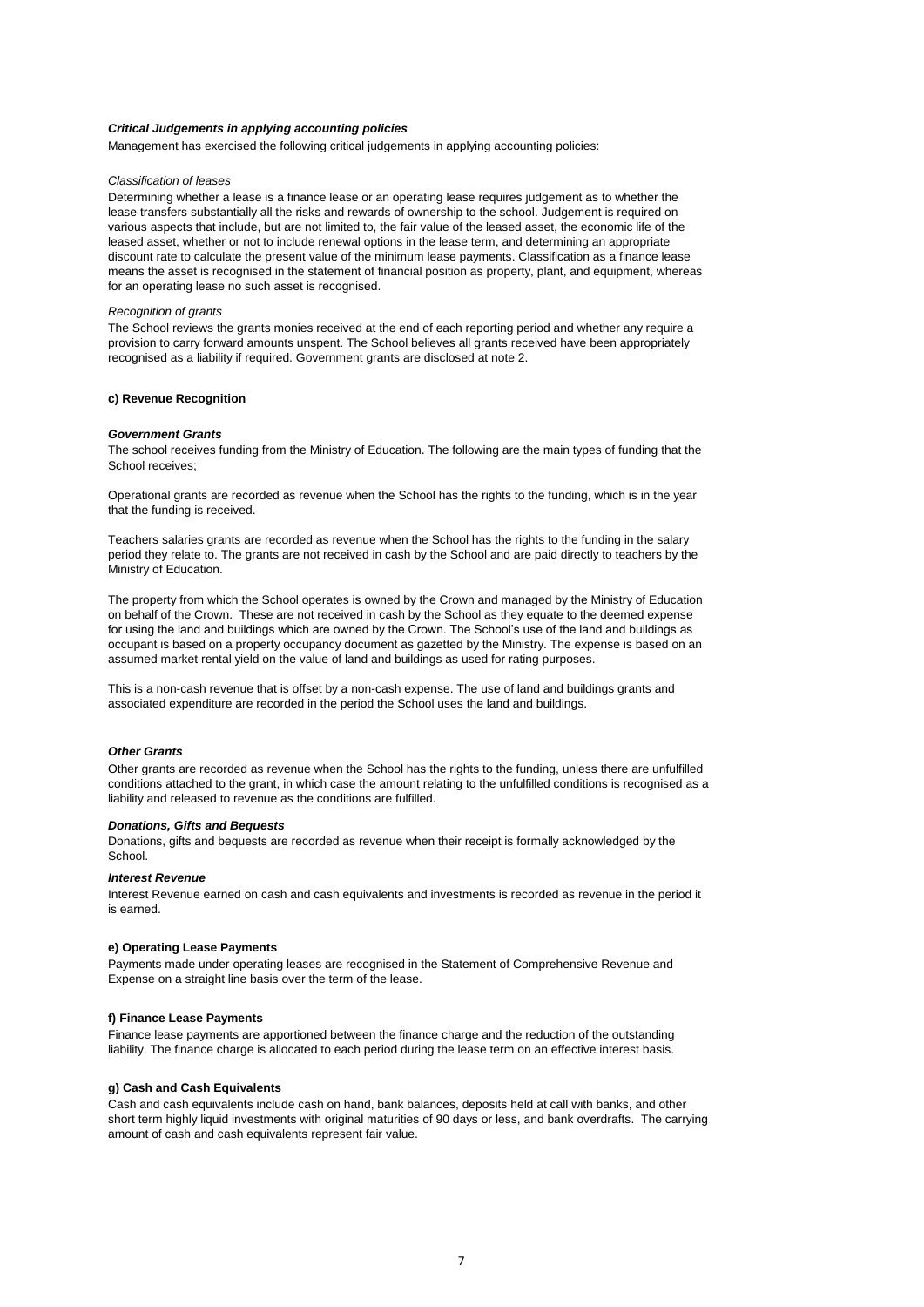#### **h) Accounts Receivable**

Short-term receivables are recorded at the amount due, less an allowance for credit losses (uncollectable debts). The schools receivables are largely made up of funding from the Ministry of Education, therefore the level of uncollectable debts is not considered to be material. However, short-term receivables are written off when there is no reasonable expectation of recovery.

#### **i) Inventories**

Inventories are consumable items held for sale and comprise of stationery. They are stated at the lower of cost and net realisable value. Cost is determined on a first in, first out basis. Net realisable value is the estimated selling price in the ordinary course of activities less the estimated costs necessary to make the sale. Any write down from cost to net realisable value is recorded as an expense in the Statement of Comprehensive Revenue and Expense in the period of the write down.

#### **j) Investments**

Bank term deposits are initially measured at the amount invested. Interest is subsequently accrued and added to the investment balance. A loss allowance for expected credit losses is recognised if the estimated loss allowance is not trivial.

#### **k) Property, Plant and Equipment**

Land and buildings owned by the Crown are excluded from these financial statements. The Board's use of the land and buildings as 'occupant' is based on a property occupancy document.

Improvements to buildings owned by the Crown are recorded at cost, less accumulated depreciation and impairment losses.

Property, plant and equipment are recorded at cost or, in the case of donated assets, fair value at the date of receipt, less accumulated depreciation and impairment losses. Cost or fair value as the case may be, includes those costs that relate directly to bringing the asset to the location where it will be used and making sure it is in the appropriate condition for its intended use.

Gains and losses on disposals (*i.e.* sold or given away) are determined by comparing the proceeds received with the carrying amounts (*i.e.* the book value). The gain or loss arising from the disposal of an item of property, plant and equipment is recognised in the Statement of Comprehensive Revenue and Expense.

#### *Finance Leases*

A finance lease transfers to the lessee substantially all the risks and rewards incidental to ownership of an asset, whether or not title is eventually transferred. At the start of the lease term, finance leases are recognised as assets and liabilities in the statement of financial position at the lower of the fair value of the leased asset or the present value of the minimum lease payments. The finance charge is charged to the surplus or deficit over the lease period so as to produce a constant periodic rate of interest on the remaining balance of the liability. The amount recognised as an asset is depreciated over its useful life. If there is no reasonable certainty whether the school will obtain ownership at the end of the lease term, the asset is fully depreciated over the shorter of the lease term and its useful life.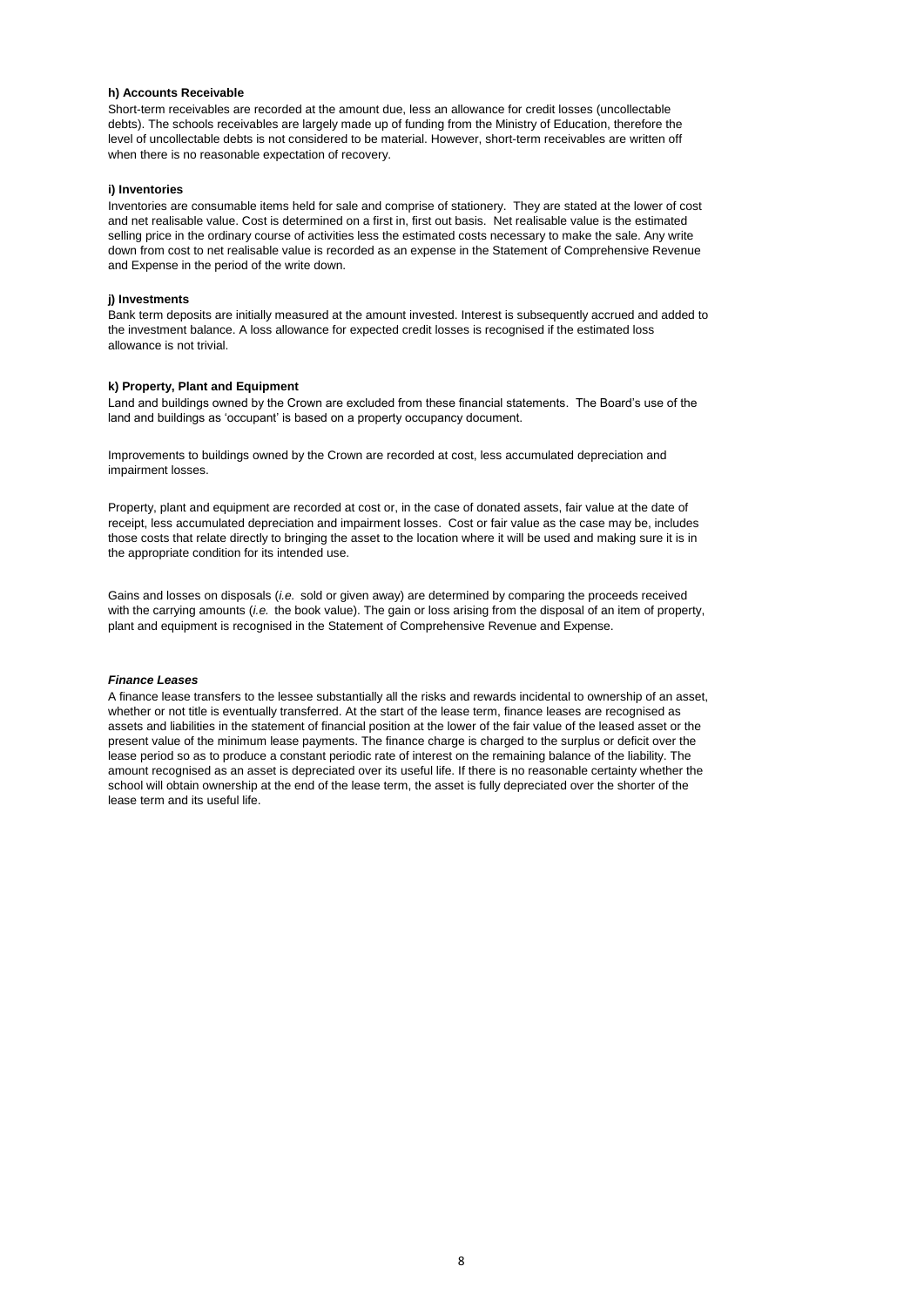#### *Depreciation*

Property, plant and equipment except for library resources are depreciated over their estimated useful lives on a straight line basis. Library resources are depreciated on a diminishing value basis. Depreciation of all assets is reported in the Statement of Comprehensive Revenue and Expense.

The estimated useful lives of the assets are:

| Building improvements to Crown Owned Assets | $10 - 75$ years         |
|---------------------------------------------|-------------------------|
| Furniture and equipment                     | $10 - 15$ years         |
| Information and communication technology    | 4–5 years               |
| Motor vehicles                              | 5 years                 |
| Textbooks                                   | 3 years                 |
| Leased assets held under a Finance Lease    | Term of Lease           |
| Library resources                           | 12.5% Diminishing value |

#### **l) Impairment of property, plant, and equipment and intangible assets**

The school does not hold any cash generating assets. Assets are considered cash generating where their primary objective is to generate a commercial return.

#### *Non cash generating assets*

Property, plant, and equipment and intangible assets held at cost that have a finite useful life are reviewed for impairment whenever events or changes in circumstances indicate that the carrying amount may not be recoverable. An impairment loss is recognised for the amount by which the asset's carrying amount exceeds its recoverable service amount. The recoverable service amount is the higher of an asset's fair value less costs to sell and value in use.

Value in use is determined using an approach based on either a depreciated replacement cost approach, restoration cost approach, or a service units approach. The most appropriate approach used to measure value in use depends on the nature of the impairment and availability of information.

If an asset's carrying amount exceeds its recoverable service amount, the asset is regarded as impaired and the carrying amount is written down to the recoverable amount. The total impairment loss is recognised in the surplus or deficit.

The reversal of an impairment loss is recognised in the surplus or deficit.

#### **m) Accounts Payable**

Accounts Payable represents liabilities for goods and services provided to the School prior to the end of the financial year which are unpaid. Accounts Payable are recorded at the amount of cash required to settle those liabilities. The amounts are unsecured and are usually paid within 30 days of recognition.

#### **n) Employee Entitlements**

#### *Short-term employee entitlements*

Employee benefits that are due to be settled within 12 months after the end of the period in which the employee renders the related service are measured based on accrued entitlements at current rates of pay. These include salaries and wages accrued up to balance date, annual leave earned to but not yet taken at balance date.

#### *Long-term employee entitlements*

Employee benefits that are not expected to be settled wholly before twelve months after the end of the reporting period in which the employee provides the related service, such as retirement and long service leave, have been calculated on an actuarial basis.

The calculations are based on the likely future entitlements accruing to employees, based on years of service, years to entitlement, the likelihood that employees will reach the point of entitlement, and contractual entitlement information, and the present value of the estimated future cash flows

#### **o) Revenue Received in Advance**

Revenue received in advance relates to grants received where there are unfulfilled obligations for the School to provide services in the future. The fees are recorded as revenue as the obligations are fulfilled and the fees earned.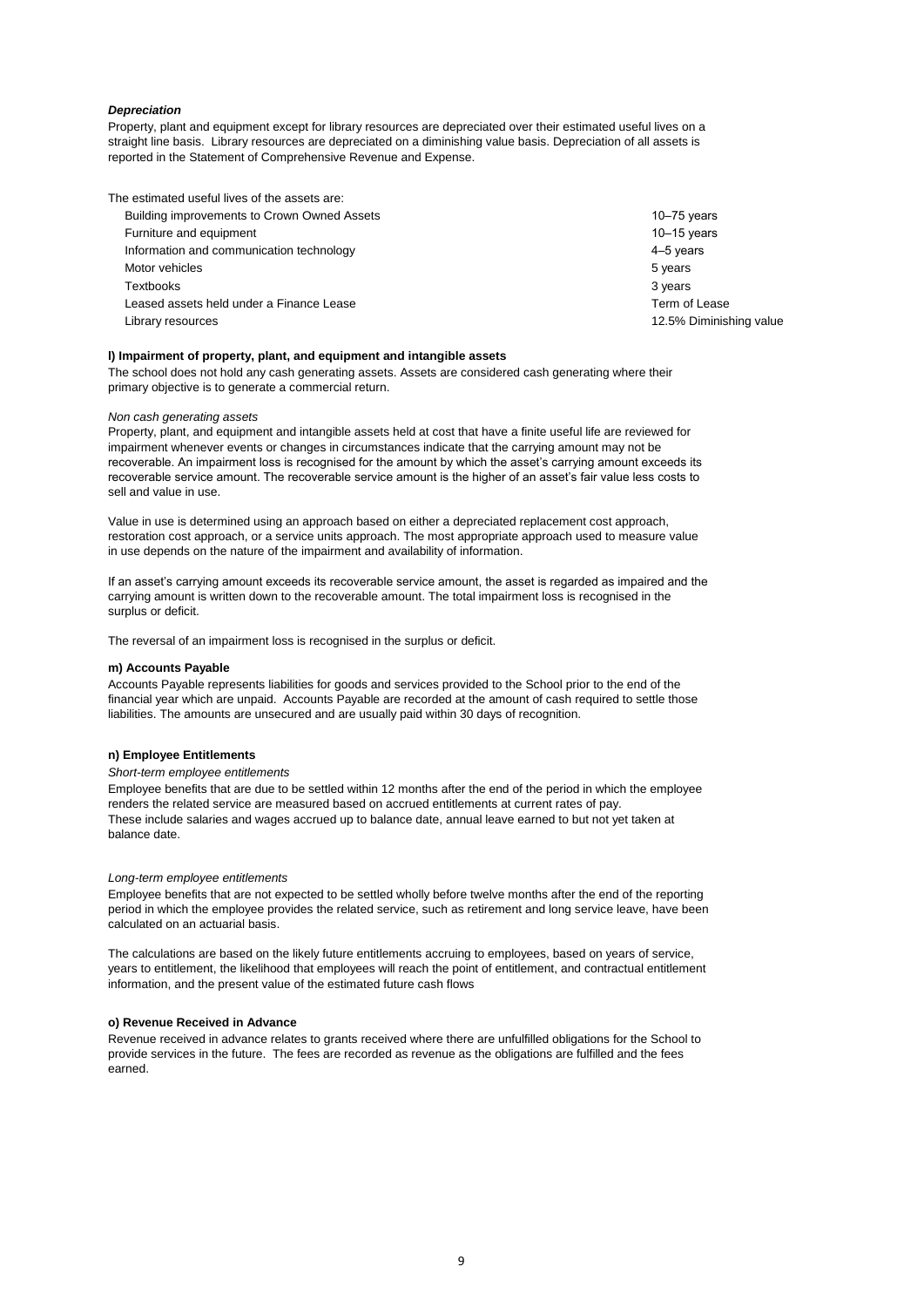#### **p) Funds Held in Trust**

Funds are held in trust where they have been received by the School for a specified purpose, or are being held on behalf of a third party and these transactions are not recorded in the Statement of Revenue and Expense. The School holds sufficient funds to enable the funds to be used for their intended purpose at any time.

#### **q) Provision for Cyclical Maintenance**

The property from which the School operates is owned by the Crown, and is vested in the Ministry. The Ministry has gazetted a property occupancy document that sets out the Board's property maintenance responsibilities. The Board is responsible for maintaining the land, buildings and other facilities on the School site in a state of good order and repair.

Cyclical maintenance, which involves painting the interior and exterior of the School, makes up the most significant part of the Board's responsibilities outside day-to-day maintenance. The provision for cyclical maintenance represents the obligation the Board has to the Ministry and is based on the Board's ten year property plan (10YPP).

#### **r) Financial Instruments**

The School's financial assets comprise cash and cash equivalents, accounts receivable, and investments. All of these financial assets, except for investments that are shares, are categorised as 'financial assets measured at amortised cost' for accounting purposes in accordance with financial reporting standards.

Investments that are shares are categorised as 'financial assets at fair value through other comprehensive revenue and expense' for accounting purposes in accordance with financial reporting standards.

The School's financial liabilities comprise accounts payable, borrowings, finance lease liability, and painting contract liability. All of these financial liabilities are categorised as 'financial liabilities measured at amortised cost' for accounting purposes in accordance with financial reporting standards.

#### **s) Goods and Services Tax (GST)**

The financial statements have been prepared on a GST exclusive basis, with the exception of accounts receivable and accounts payable which are stated as GST inclusive.

The net amount of GST paid to, or received from, the IRD, including the GST relating to investing and financing activities, is classified as a net operating cash flow in the statements of cash flows.

Commitments and contingencies are disclosed exclusive of GST.

#### **t) Budget Figures**

The budget figures are extracted from the School budget that was approved by the Board.

#### **u) Services received in-kind**

From time to time the School receives services in-kind, including the time of volunteers. The School has elected not to recognise services received in kind in the Statement of Comprehensive Revenue and Expense.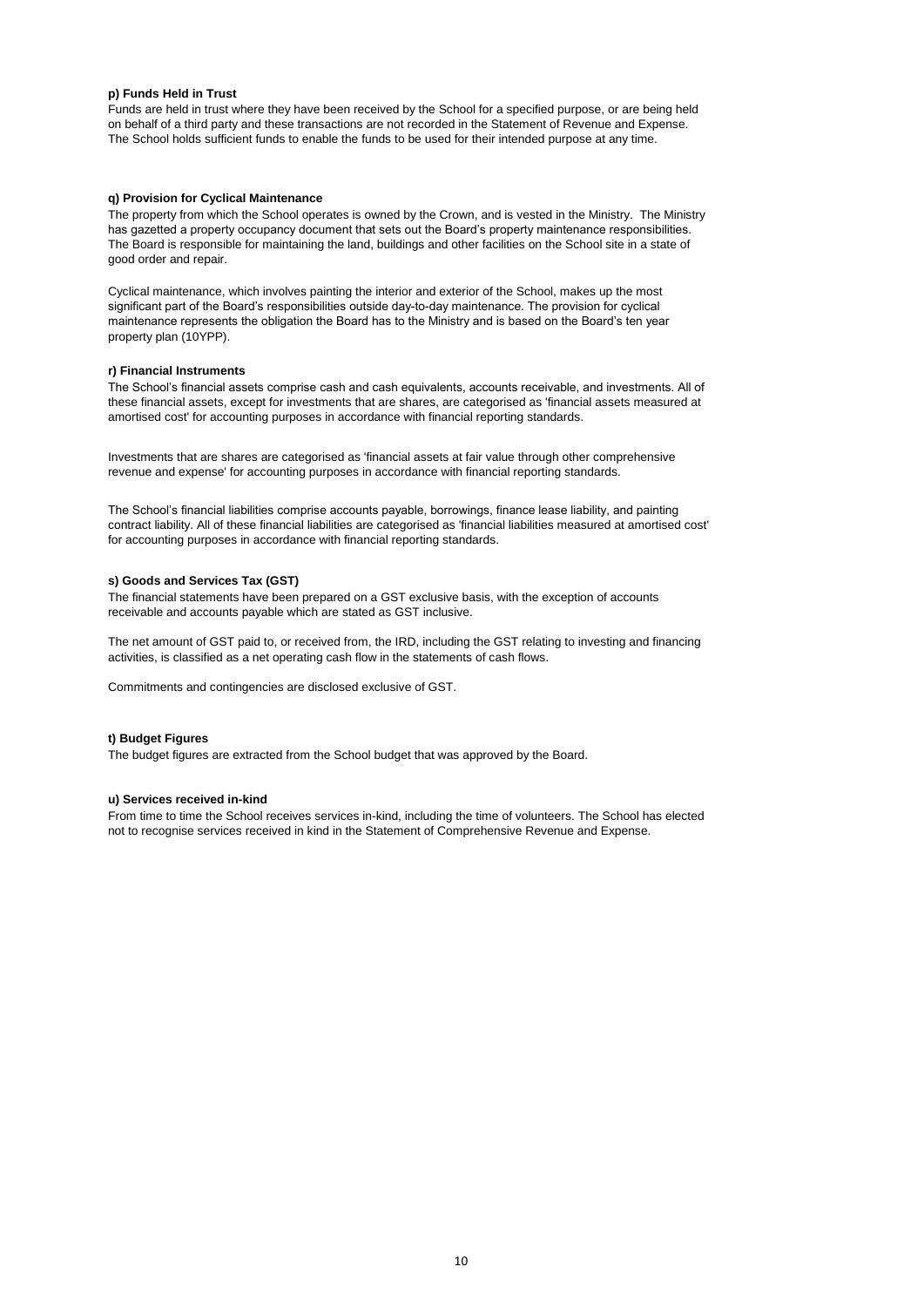#### **2. Government Grants**

|                                                 | 2021      | 2021<br><b>Budget</b> | 2020      |
|-------------------------------------------------|-----------|-----------------------|-----------|
|                                                 | Actual    | (Unaudited)           | Actual    |
|                                                 | \$        | S                     | ъ         |
| Operational grants                              | 956.377   | 736.421               | 909,475   |
| Teachers' salaries grants                       | 2,351,829 | 2,050,000             | 2,360,414 |
| Use of Land and Buildings grants                | 503.216   |                       | 661,343   |
| Resource teachers learning and behaviour grants | 239,793   | 332,500               | 278,270   |
| Other MoE Grants                                |           |                       |           |
| Other government grants                         |           |                       |           |
|                                                 | 4,051,215 | 3.118.921             | 4.209.502 |

The school has opted in to the donations scheme for this year. Total amount received was \$79,650.00

Other MOE Grants total includes additional COVID-19 funding totalling \$27,791.00 for the year ended 31 December 2021.

#### **3. Locally Raised Funds**

Local funds raised within the School's community are made up of:

|                                                                | 2021    | 2021<br><b>Budget</b> | 2020    |
|----------------------------------------------------------------|---------|-----------------------|---------|
|                                                                | Actual  | (Unaudited)           | Actual  |
| Revenue                                                        | \$      | \$                    | \$      |
| Donations & Bequests                                           | 19,987  | 7,000                 | 23,229  |
| Curriculum related Activities - Purchase of goods and services | 14,557  |                       | 36,137  |
| Fees for Extra Curricular Activities                           | 67,537  | 48,000                | 23,524  |
| Trading                                                        | 3,361   | 1,500                 | 15,969  |
| Fundraising & Community Grants                                 | 61,903  | 95,450                | 144,047 |
| Other Revenue                                                  | 3,482   | 4,000                 | 2,480   |
|                                                                | 170,827 | 155,950               | 245,386 |
| <b>Expenses</b>                                                |         |                       |         |
| <b>Extra Curricular Activities Costs</b>                       | 12,139  | 1,500                 | 12,175  |
| Trading                                                        | 4,492   | 4,000                 | 14,586  |
|                                                                | 16,631  | 5,500                 | 26,761  |
| Surplus/ (Deficit) for the year Locally raised funds           | 154,196 | 150,450               | 218,625 |

#### **4. Learning Resources**

|                                          | 2021      | 2021<br><b>Budget</b> | 2020      |
|------------------------------------------|-----------|-----------------------|-----------|
|                                          | Actual    | (Unaudited)           | Actual    |
|                                          | \$        | \$                    | \$        |
| Curricular                               | 154.988   | 179.800               | 184,473   |
| Information and Communication Technology | 2,838     | 3,000                 | 3,942     |
| <b>Library Resources</b>                 | 1,413     | 2.400                 | 4.749     |
| <b>Employee Benefits - Salaries</b>      | 2,841,241 | 2,598,000             | 2,836,049 |
| <b>Staff Development</b>                 | 32.675    | 52.000                | 18,512    |
|                                          | 3,033,155 | 2,835,200             | 3,047,725 |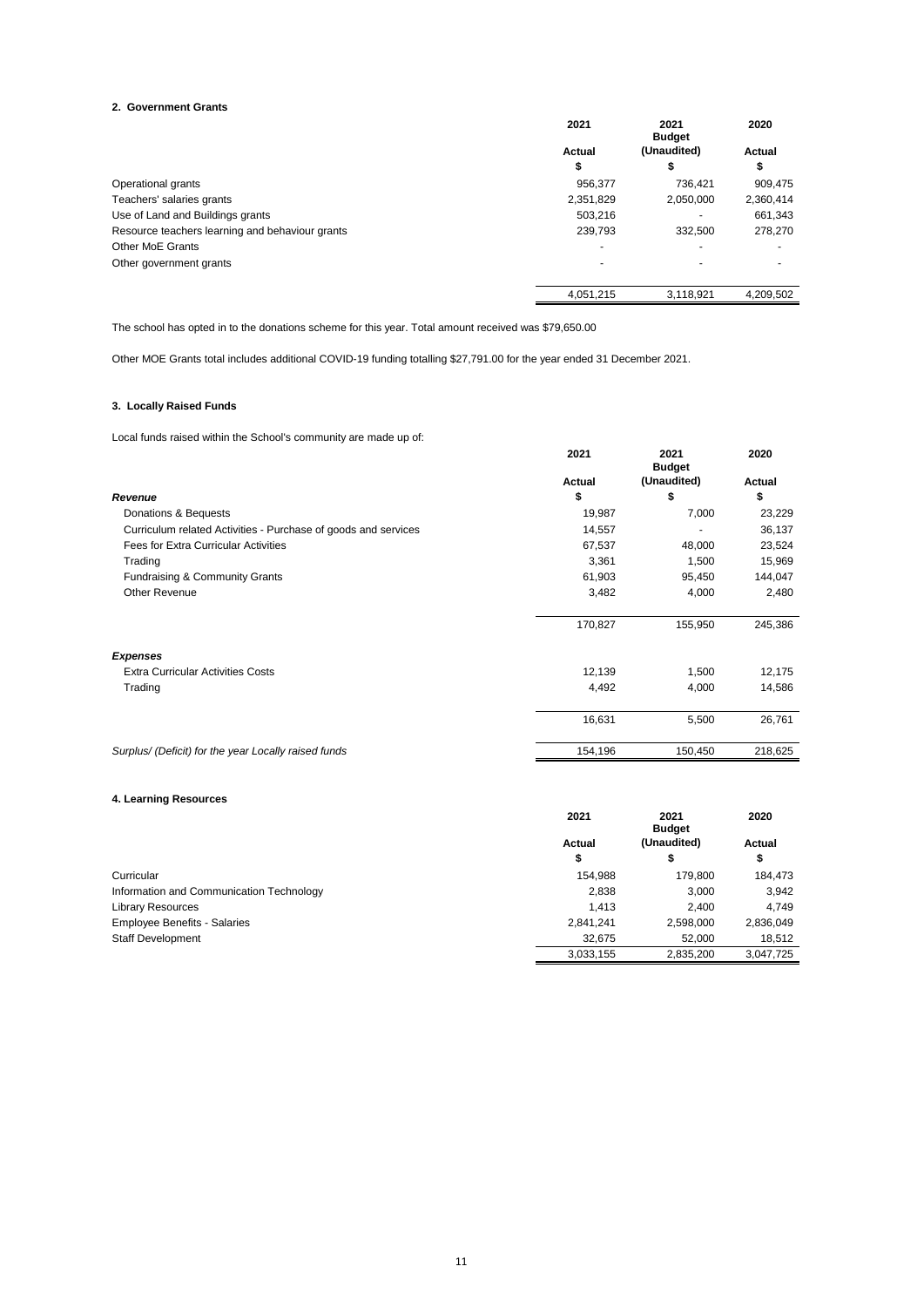#### **5. Administration**

|                                                | 2021    | 2021<br><b>Budget</b> | 2020    |
|------------------------------------------------|---------|-----------------------|---------|
|                                                | Actual  | (Unaudited)           | Actual  |
|                                                | \$      | \$                    | \$      |
| Audit Fee                                      | 6,890   | 6,500                 | 5,200   |
| <b>Board Fees</b>                              | 3,244   | 4,500                 | 4,087   |
| <b>Board Expenses</b>                          | 849     | 1,200                 | 2,077   |
| Intervention Costs & Expenses                  | 281     | 1,000                 | 459     |
| Communication                                  | 2,964   | 3,000                 | 2,818   |
| Consumables                                    | 10,518  | 14,100                | 9,223   |
| <b>Operating Lease</b>                         | 2,620   | 49,900                | 2,974   |
| Other                                          | 59,202  | 104,700               | 48,503  |
| <b>Employee Benefits - Salaries</b>            | 101,644 | 101,000               | 96,148  |
| Insurance                                      | 6,449   | 3,000                 | 10,461  |
| Service Providers, Contractors and Consultancy | 15,062  | 18,400                | 17,644  |
|                                                | 209,723 | 307,300               | 199,594 |

#### **6. Property**

|                                          | 2021    | 2021<br><b>Budget</b> | 2020    |
|------------------------------------------|---------|-----------------------|---------|
|                                          | Actual  | (Unaudited)           | Actual  |
|                                          | \$      | \$                    | \$      |
| Caretaking and Cleaning Consumables      | 846     | 1,000                 | 4,471   |
| <b>Consultancy and Contract Services</b> | 57,978  | 57,200                | 56,185  |
| <b>Cyclical Maintenance Provision</b>    | 11,808  |                       | 13,272  |
| Grounds                                  | 2,910   | 2,800                 | 939     |
| Heat, Light and Water                    | 31,598  | 36,700                | 36,664  |
| Rates                                    | 16,641  | 16,000                | 17,224  |
| Repairs and Maintenance                  | 55,227  | 57,400                | 39,991  |
| Use of Land and Buildings                | 503,216 |                       | 661,343 |
| Security                                 | 7,315   | 8,200                 | 4,850   |
| <b>Employee Benefits - Salaries</b>      | 77,794  | 75,500                | 70,630  |
|                                          | 765.333 | 254.800               | 905,569 |

In 2021, the Ministry of Education revised the notional rent rate from 8% to 5% to align it with the Government Capital Charge rate. This is considered to be a reasonable proxy for the market rental yield on the value of land and buildings used by schools. Accordingly in 2021, the use of land and buildings figure represents 5% of the school's total property value. Property values are established as part of the nation-wide revaluation exercise that is conducted every 30 June for the Ministry of Education's year-end reporting purposes.

#### **7. Cash and Cash Equivalents**

|                                                   | 2021    | 2021<br><b>Budget</b><br>(Unaudited) | 2020<br>Actual |
|---------------------------------------------------|---------|--------------------------------------|----------------|
|                                                   | Actual  |                                      |                |
|                                                   | \$      |                                      | ⊕              |
| <b>Bank Current Account</b>                       | 10.244  | 5.000                                | 5.780          |
| <b>Bank Call Account</b>                          | 310.961 | 85,338                               | 74.191         |
| Cash and cash equivalents for Cash Flow Statement | 321.205 | 90.338                               | 79.971         |
|                                                   |         |                                      |                |

The carrying value of short-term deposits with maturity dates of 90 days or less approximates their fair value.

Of the \$321,205 Cash and Cash Equivalents, \$15,000 of grant funding is held by the School as at 31 December 2021. \$72,590 is held by the School on behalf of the Ministry of Education. These funds have been provided for the Ministry as part of the school's 5 Year Agreement funding for upgrades to the school's buildings. The funds are required to be spent in 2021 on Crown owned school buildings.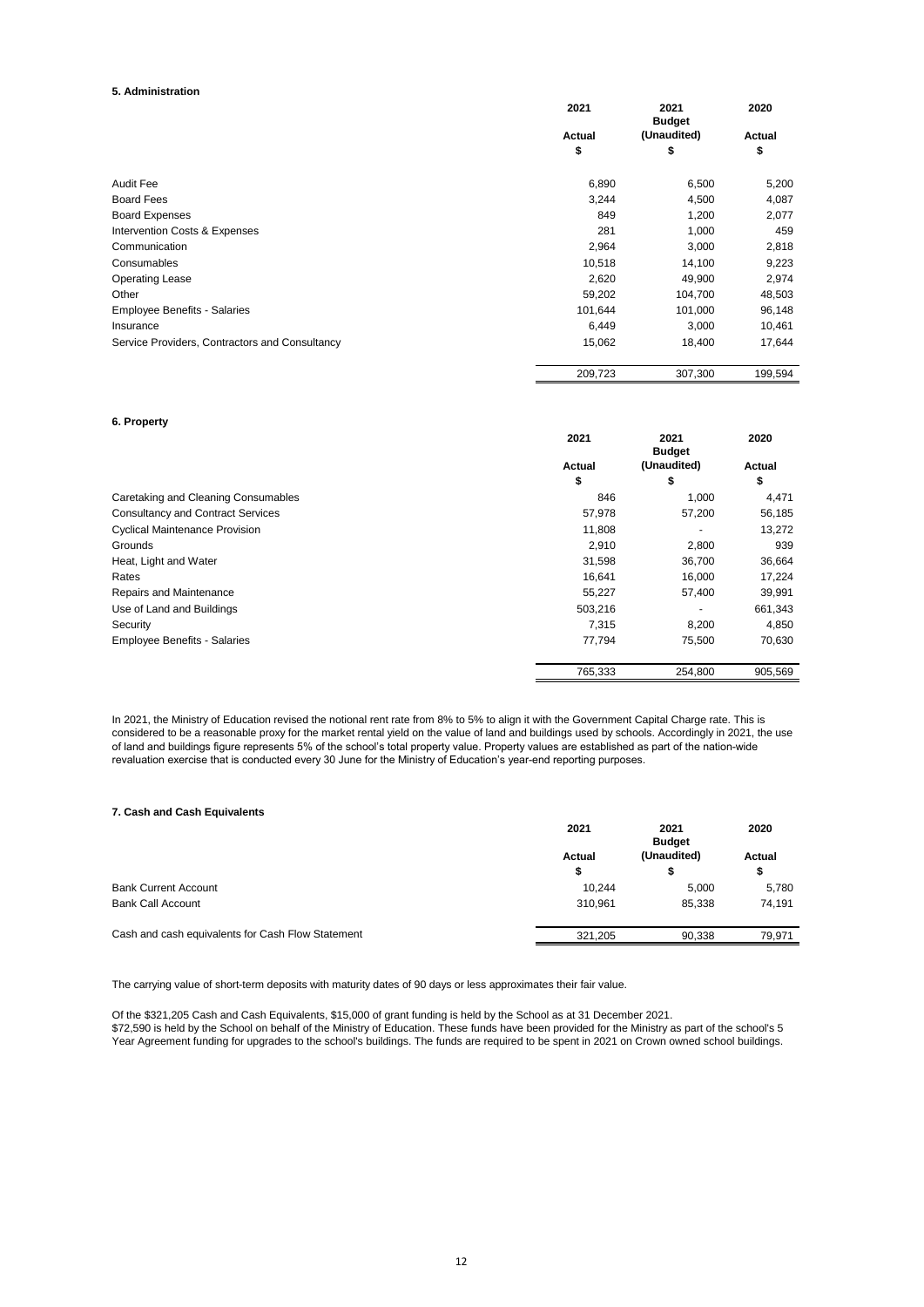#### **8. Accounts Receivable**

|                                                   | 2021    | 2021<br><b>Budget</b> | 2020    |
|---------------------------------------------------|---------|-----------------------|---------|
|                                                   | Actual  | (Unaudited)           | Actual  |
|                                                   | \$      | \$                    | \$      |
| Receivables                                       | 800     | 500                   | 388     |
| Share of Katikati Transport Network Group Surplus | 59,523  | ۰                     | 39,274  |
| Interest Receivable                               | 333     | 500                   | 532     |
| Teacher Salaries Grant Receivable                 | 183,023 | 159,000               | 175,121 |
|                                                   | 243,680 | 160,000               | 215,315 |
| Receivables from Exchange Transactions            | 60,657  | 1.000                 | 40,194  |
| Receivables from Non-Exchange Transactions        | 183,023 | 159,000               | 175,121 |
|                                                   | 243.680 | 160.000               | 215,315 |

#### **9. Inventories**

|            | 2021   | 2021<br><b>Budget</b> | 2020   |
|------------|--------|-----------------------|--------|
|            | Actual | (Unaudited)           | Actual |
|            | \$     | \$                    | \$     |
| Stationery | 3,780  | 2,000                 | 1,689  |
|            | 3,780  | 2,000                 | 1,689  |

#### **10. Investments**

The School's investment activities are classified as follows:

| THE OCHOUTS INVESTMENT QUIVILIES QIE URSSINEU QS IUIIUWS. |         |               |         |
|-----------------------------------------------------------|---------|---------------|---------|
|                                                           | 2021    | 2021          | 2020    |
|                                                           |         | <b>Budget</b> |         |
|                                                           | Actual  | (Unaudited)   | Actual  |
| <b>Current Asset</b>                                      |         |               |         |
| Short-term Bank Deposits                                  | 321.551 | 320,000       | 319,008 |
|                                                           |         |               |         |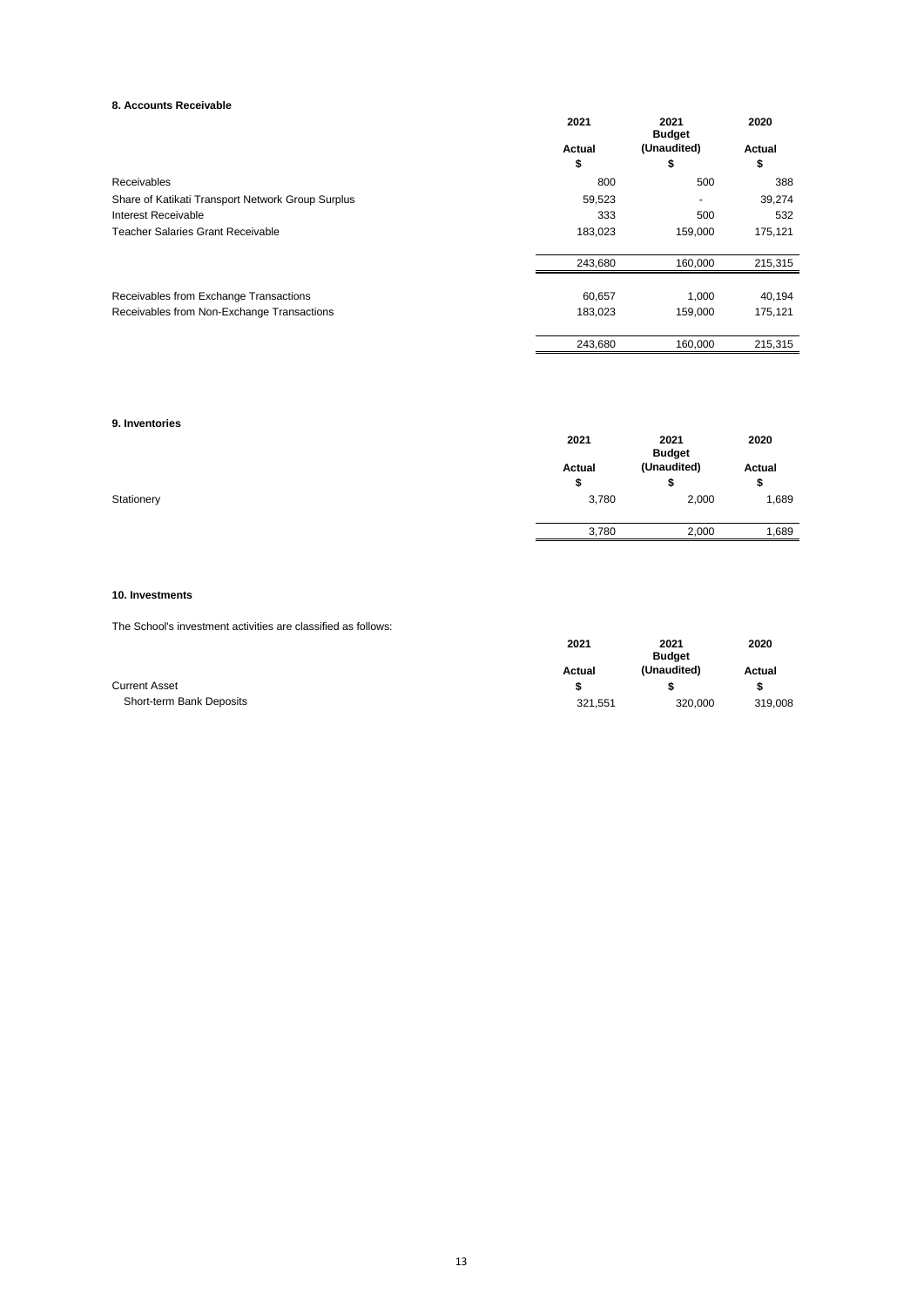#### **11. Property, Plant and Equipment**

| 2021                                     | Opening<br>Balance<br>(NBV)<br>\$ | Additions<br>\$          | <b>Disposals</b><br>\$ | Impairment<br>\$         | Depreciation<br>\$ | Total (NBV)<br>\$ |
|------------------------------------------|-----------------------------------|--------------------------|------------------------|--------------------------|--------------------|-------------------|
| <b>Buildings</b>                         | 256.283                           | $\overline{\phantom{0}}$ |                        | $\overline{\phantom{0}}$ | (20, 481)          | 235,802           |
| Furniture and Equipment                  | 139.136                           | 6.038                    | -                      |                          | (22, 544)          | 122,630           |
| Information and Communication Technology | 40.745                            | 19,539                   |                        |                          | (457)              | 59,827            |
| <b>Leased Assets</b>                     | 67,398                            | 9,309                    | -                      |                          | (32, 254)          | 44,453            |
| <b>Library Resources</b>                 | 15,256                            | 2.468                    | (1, 150)               | $\overline{\phantom{0}}$ | (2,839)            | 13,735            |
| Balance at 31 December 2021              | 518.818                           | 37.354                   | (1, 150)               |                          | (78, 576)          | 476,446           |

| 2021                                     | Cost or<br>Valuation<br>\$ | Accumulated<br><b>Depreciation</b><br>\$ | <b>Net Book</b><br>Value<br>\$ |
|------------------------------------------|----------------------------|------------------------------------------|--------------------------------|
| <b>Buildings</b>                         | 535,629                    | (299, 827)                               | 235,802                        |
| Furniture and Equipment                  | 757,657                    | (635, 027)                               | 122,629                        |
| Information and Communication Technology | 132,316                    | (72, 489)                                | 59,827                         |
| <b>Leased Assets</b>                     | 302,254                    | (257, 801)                               | 44,453                         |
| <b>Library Resources</b>                 | 53,542                     | (39, 807)                                | 13,735                         |
| Balance at 31 December 2021              | 1,781,398                  | (1,304,951)                              | 476,446                        |

The carrying value of assets held under a finance lease is \$44,453.20, (2020: \$67,398).

|                                          | Opening<br>Balance<br>(NBV) | Additions | <b>Disposals</b>         | Impairment               | Depreciation | Total (NBV) |
|------------------------------------------|-----------------------------|-----------|--------------------------|--------------------------|--------------|-------------|
| 2020                                     | \$                          | \$        | \$                       | \$                       | \$           | \$          |
| <b>Buildings</b>                         | 152.050                     | 123.837   |                          |                          | (19,604)     | 256,283     |
| Furniture and Equipment                  | 125,822                     | 34,920    |                          | $\overline{\phantom{0}}$ | (21,606)     | 139,136     |
| Information and Communication Technology | 1,950                       | 40,745    | (942)                    | ٠                        | (1,008)      | 40,745      |
| <b>Leased Assets</b>                     | 94.711                      | 12,528    | $\overline{\phantom{0}}$ |                          | (39, 841)    | 67,398      |
| <b>Library Resources</b>                 | 16.533                      | 3.601     | (2,361)                  | ٠                        | (2,517)      | 15,256      |
| Balance at 31 December 2020              | 391,066                     | 215.632   | (3,303)                  |                          | (84, 576)    | 518,818     |

|                                          | Cost or<br>Valuation | Accumulated<br>Depreciation | <b>Net Book</b><br>Value |
|------------------------------------------|----------------------|-----------------------------|--------------------------|
| 2020                                     | \$                   | \$                          | \$                       |
| <b>Buildings</b>                         | 535,629              | (279, 346)                  | 256,283                  |
| Furniture and Equipment                  | 766,524              | (627, 388)                  | 139,136                  |
| Information and Communication Technology | 112.777              | (72, 032)                   | 40,745                   |
| <b>Leased Assets</b>                     | 292,945              | (225, 547)                  | 67,398                   |
| <b>Library Resources</b>                 | 54.249               | (38, 994)                   | 15,256                   |
| Balance at 31 December 2020              | 1,762,125            | (1,243,307)                 | 518,818                  |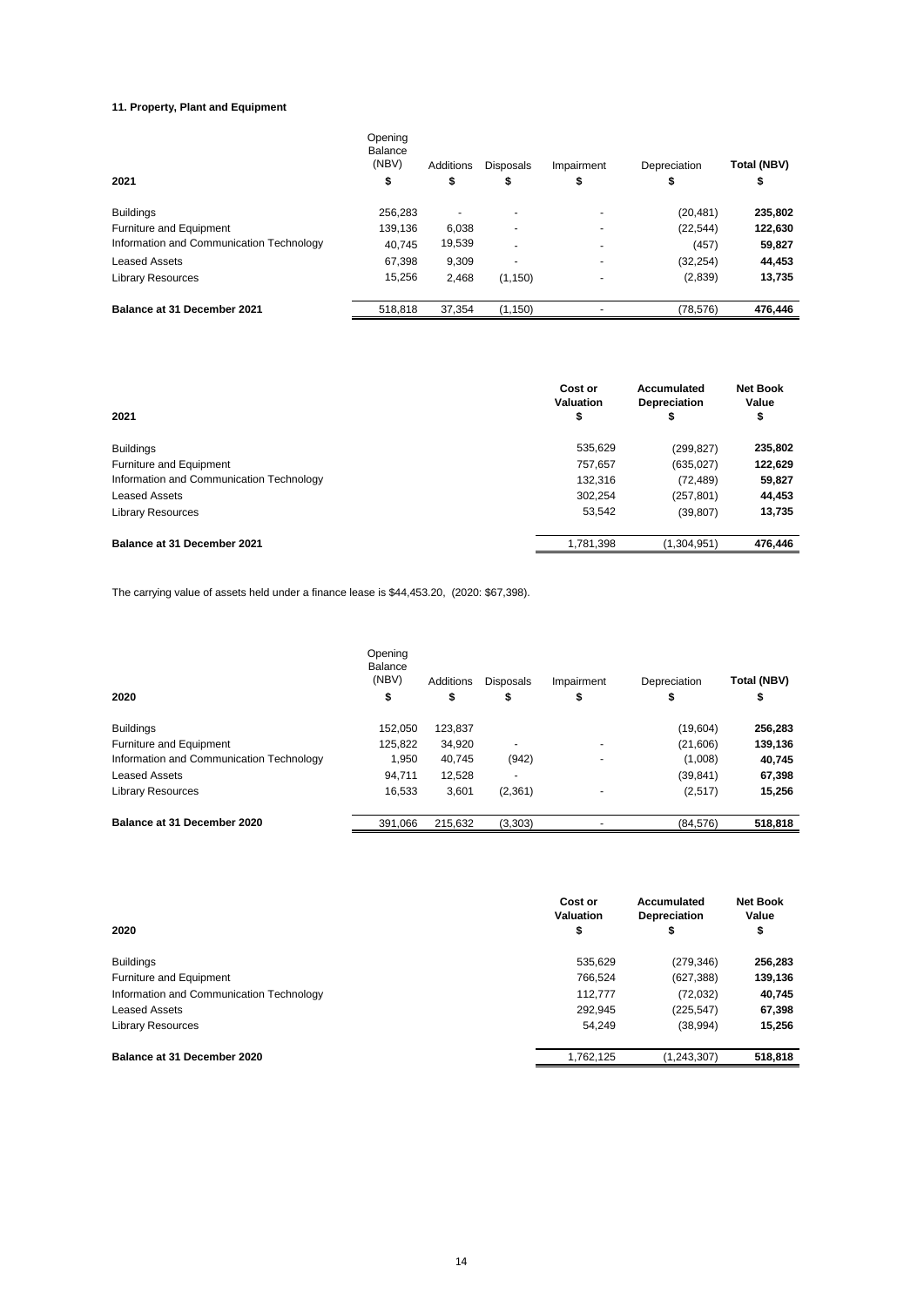#### **12. Accounts Payable**

|                                         | 2021         | 2021<br><b>Budget</b> | 2020                |
|-----------------------------------------|--------------|-----------------------|---------------------|
|                                         | Actual<br>\$ | (Unaudited)<br>\$     | <b>Actual</b><br>\$ |
| <b>Operating Creditors</b>              | 24,893       | 24,000                | 18,915              |
| <b>Employee Entitlements - Salaries</b> | 183,023      | 170,000               | 175,121             |
| Employee Entitlements - Leave Accrual   | 28,588       | 22,000                | 22,331              |
|                                         | 236,504      | 216,000               | 216,367             |
| Payables for Exchange Transactions      | 236,504      | 216,000               | 216,367             |
|                                         | 236,504      | 216,000               | 216.367             |

The carrying value of payables approximates their fair value.

#### **13. Revenue Received in Advance**

|                             | 2021   | 2021<br><b>Budget</b>    | 2020                     |
|-----------------------------|--------|--------------------------|--------------------------|
|                             | Actual | (Unaudited)              | Actual                   |
| Sport Bay of Plenty Funding | 15,000 | $\sim$                   | $\overline{\phantom{a}}$ |
|                             | 15.000 | $\overline{\phantom{a}}$ | $\overline{\phantom{a}}$ |
|                             |        |                          |                          |

#### **14. Provision for Cyclical Maintenance**

|                                                       | 2021    | 2021<br><b>Budget</b> | 2020      |
|-------------------------------------------------------|---------|-----------------------|-----------|
|                                                       | Actual  | (Unaudited)           | Actual    |
|                                                       | \$      | \$                    | \$        |
| Provision at the Start of the Year                    | 36,592  | 77.000                | 77,302    |
| Increase/ (decrease) to the Provision During the Year | (3,591) | (40,000)              | (40, 710) |
| Provision at the End of the Year                      | 33.001  | 37.000                | 36,592    |
| Cyclical Maintenance - Current                        | 17,867  | 14,000                | 14,019    |
| Cyclical Maintenance - Term                           | 15.134  | 23,000                | 22,573    |
|                                                       | 33,001  | 37.000                | 36,592    |

#### **15. Painting Contract Liability**

|                          | 2021                     | 2021<br><b>Budget</b>    | 2020                     |
|--------------------------|--------------------------|--------------------------|--------------------------|
|                          | Actual                   | (Unaudited)              | Actual                   |
|                          | æ                        |                          | Φ                        |
| <b>Current Liability</b> | -                        | -                        | $\blacksquare$           |
| Non Current Liability    | $\overline{\phantom{a}}$ | $\overline{\phantom{a}}$ | $\overline{\phantom{a}}$ |
|                          |                          |                          |                          |
|                          | -                        |                          | $\overline{\phantom{0}}$ |

In 2018 the Board signed an agreement with Programmed Property Services Ltd (the contractor) for an agreed programme of work covering a seven year period. The programme provides for an exterior repaint of the Ministry owned buildings with 2 blocks painted and paid for in the year they are completed. This explains why there is no liability at year end. The total commitment as at 31/12/2021 was \$44,690 (2020: \$63,211)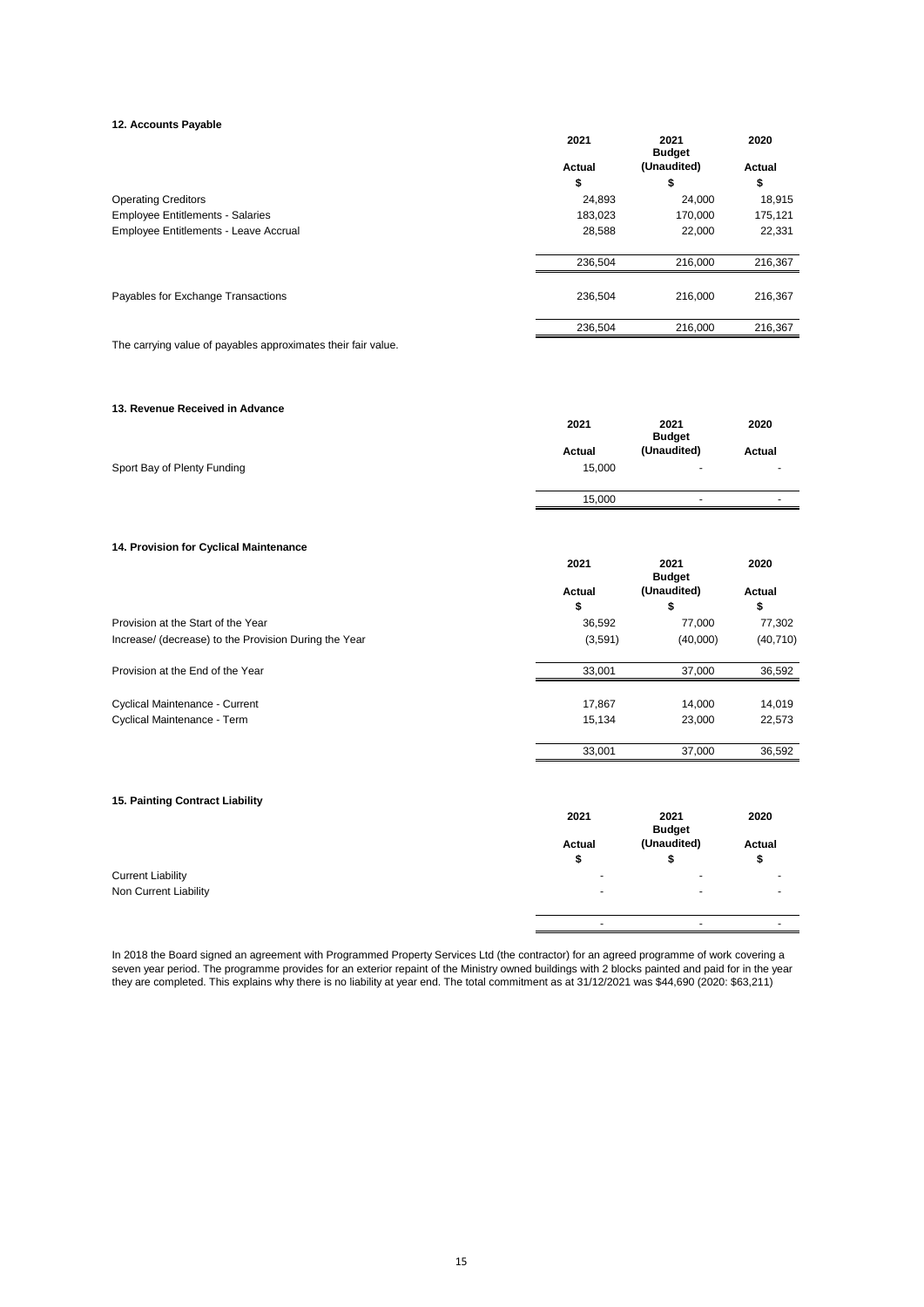#### **16. Finance Lease Liability**

The School has entered into a number of finance lease agreements for computers and other ICT equipment. Minimum lease payments payable:

|                                                  | 2021                     | 2021<br><b>Budget</b>    | 2020           |
|--------------------------------------------------|--------------------------|--------------------------|----------------|
|                                                  | Actual                   | (Unaudited)              | Actual         |
|                                                  | \$                       |                          | \$             |
| No Later than One Year                           | 30,320                   | 33,000                   | 33,252         |
| Later than One Year and no Later than Five Years | 29,851                   | 52,000                   | 52,430         |
| Later than Five Years                            | $\overline{\phantom{0}}$ | $\overline{\phantom{0}}$ | $\overline{a}$ |
|                                                  | 60,171                   | 85,000                   | 85,682         |

#### **17. Funds Held for Capital Works Projects**

During the year the School received and applied funding from the Ministry of Education for the following capital works projects:

|                                    | Opening     |           | Receipts                      |                 | <b>BOT</b>               | Closing               |  |
|------------------------------------|-------------|-----------|-------------------------------|-----------------|--------------------------|-----------------------|--|
|                                    | 2021        | S         | <b>Balances from MoE</b><br>S | <b>Payments</b> | <b>Contributions</b>     | <b>Balances</b><br>\$ |  |
| 10YP                               | completed   |           |                               |                 |                          |                       |  |
| Canopies P&N Block Rooms 20-22     | completed   | (3,558)   |                               | (913)           | 420                      | (4,051)               |  |
| Hall                               | completed   | 9,242     |                               | (6, 128)        |                          | 3,115                 |  |
| C Block ILE Project                | completed   | (33, 855) |                               | (417)           | $\overline{\phantom{a}}$ | (34, 272)             |  |
| <b>Underfloor Insulation Works</b> | completed   | (617)     |                               |                 | 617                      | (0)                   |  |
| <b>Admin Carpet</b>                | completed   |           |                               |                 |                          |                       |  |
| Room 15 Carpet & D Block Lights    | completed   |           |                               |                 |                          |                       |  |
| Rooms 12, 13, 14 Heat Pumps        | completed   |           |                               |                 |                          |                       |  |
| Admin Block Windows                | completed   |           | 30,000                        | (24, 626)       |                          | 5,374                 |  |
| Junior Playground                  |             |           | 107,582                       | (103, 795)      |                          | 3,787                 |  |
| Hall Deck Replacement & Paving     | completed   |           | 109,196                       | (109, 196)      |                          |                       |  |
| B, G Roof Replacement              | in progress | (2, 193)  | 81,000                        |                 |                          | 78,808                |  |
| <b>Caretakers Shed</b>             | in progress |           | 75,072                        | (48, 692)       |                          | 26,380                |  |
| <b>Barrier Arm</b>                 | in progress |           |                               | (6, 550)        |                          | (6, 550)              |  |
| Totals                             |             | (30, 981) | 402,850                       | (300, 316)      | 1,037                    | 72,590                |  |

#### **Represented by:**

Funds Held on Behalf of the Ministry of Education 72,590 Funds Due from the Ministry of Education -

 - 72,590

|                                    |             | Opening                  | <b>Receipts</b>                |                       |                                    | <b>Closing</b>        |
|------------------------------------|-------------|--------------------------|--------------------------------|-----------------------|------------------------------------|-----------------------|
|                                    | 2020        | \$                       | <b>Balances from MoE</b><br>\$ | <b>Payments</b><br>\$ | <b>BOT</b><br><b>Contributions</b> | <b>Balances</b><br>\$ |
| 10YP                               | completed   | (2,680)                  |                                |                       | 2,680                              |                       |
| Canopies P&N Block Rooms 20-22     | in progress | (8,944)                  | 61,200                         | (55, 814)             |                                    | (3, 558)              |
| Hall                               | in progress | (23, 264)                | 151,200                        | (118, 694)            | $\overline{\phantom{a}}$           | 9,242                 |
| C Block ILE Project                | in progress | (40, 885)                | 340,340                        | (333, 309)            |                                    | (33, 854)             |
| <b>Underfloor Insulation Works</b> | completed   | $\overline{\phantom{a}}$ | 19,336                         | (19, 953)             |                                    | (617)                 |
| <b>Admin Carpet</b>                | completed   | ٠                        | 34,098                         | (34,098)              |                                    | (0)                   |
| Room 15 Carpet & D Block Lights    | completed   | $\overline{\phantom{a}}$ | 13,165                         | (13,666)              | 501                                | (0)                   |
| Rooms 12, 13, 14 Heat Pumps        | completed   | ٠                        | 16,200                         | (16, 200)             | $\overline{\phantom{a}}$           |                       |
| <b>B. G Roof Replacement</b>       | in progress | ٠                        |                                | (2, 193)              | $\overline{\phantom{a}}$           | (2, 193)              |
| Totals                             |             | (75, 773)                | 635,539                        | (593,928)             | 3,181                              | (30, 981)             |
| <b>Represented by:</b>             |             |                          |                                |                       |                                    |                       |

Funds Due from the Ministry of Education (30,981)

30,981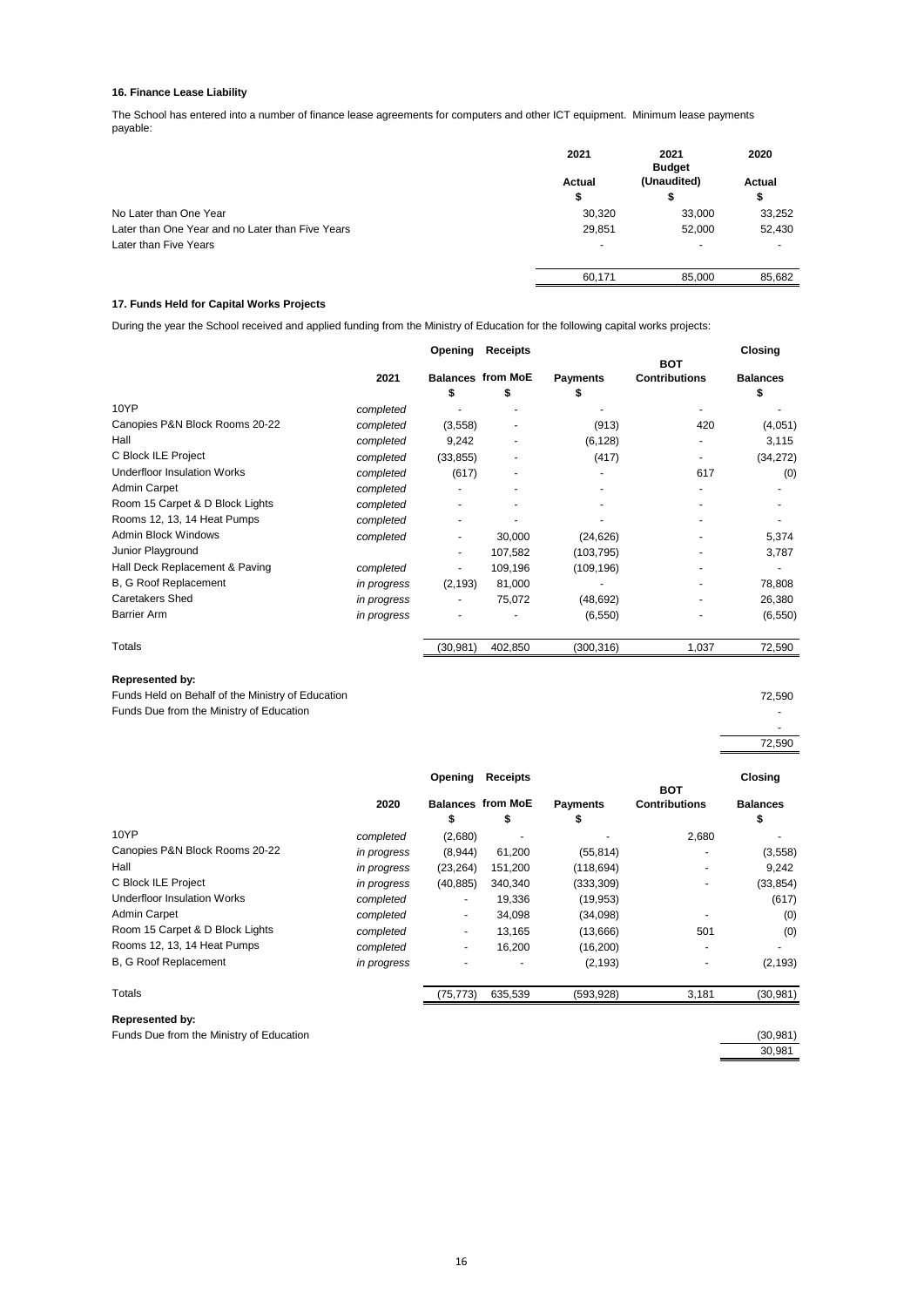#### **18. Related Party Transactions**

The School is a controlled entity of the Crown, and the Crown provides the major source of revenue to the school. The school enters into transactions with other entities also controlled by the Crown, such as government departments, state-owned enterprises and other Crown entities. Transactions with these entities are not disclosed as they occur on terms and conditions no more or less favourable than those that it is reasonable to expect the school would have adopted if dealing with that entity at arm's length.

Related party disclosures have not been made for transactions with related parties that are within a normal supplier or client/recipient relationship on terms and condition no more or less favourable than those that it is reasonable to expect the school would have adopted in dealing with the party at arm's length in the same circumstances. Further, transactions with other government agencies (for example, Government departments and Crown entities) are not disclosed as related party transactions when they are consistent with the normal operating arrangements between government agencies and undertaken on the normal terms and conditions for such transactions.

#### **19. Remuneration**

#### *Key management personnel compensation*

Key management personnel of the School include all trustees of the Board, Principal, Deputy Principals and Heads of Departments.

|                                             | 2021<br>Actual<br>\$ | 2020<br>Actual<br>\$ |
|---------------------------------------------|----------------------|----------------------|
| <b>Board Members</b>                        |                      |                      |
| Remuneration                                | 3,100.00             | 4,086.90             |
| Leadership Team                             |                      |                      |
| Remuneration                                | 470,141.74           | 463,027.96           |
| Full-time equivalent members                | 3.80                 | 4.00                 |
| Total key management personnel remuneration | 473,241.74           | 467,114.86           |
| Total full-time equivalent personnel        | 3.85                 | 4.07                 |

The full time equivalent for Board members has been determined based on attendance at Board meetings, Committee meetings and for other obligations of the Board, such as stand downs and suspensions, plus the estimated time for Board members to prepare for meetings.

There are five members of the Board excluding the Principal. The Board had held eight full meetings of the Board in the year. The Board also has no Finance members and no Property members that meet monthly and quarterly respectively. As well as these regular meetings, including preparation time, the Chair and other Board members have also been involved in ad hoc meetings to consider student welfare matters including stand downs, suspensions, and other disciplinary matters.

#### *Principal*

The total value of remuneration paid or payable to the Principal was in the following bands:

|                          | 2020    |
|--------------------------|---------|
| Actual                   | Actual  |
| \$000                    | \$000   |
| 150-160                  | 150-160 |
| -                        |         |
| $\overline{\phantom{0}}$ |         |
|                          | 2021    |

*Other Employees*

The number of other employees with remuneration greater than \$100,000 was in the following bands:

| <b>Remuneration</b><br>\$000 | 2021<br><b>FTE Number</b> | 2020<br><b>FTE Number</b> |
|------------------------------|---------------------------|---------------------------|
| 100-110                      | 1.00                      | 2.00                      |
| 110-120                      | 1.00                      | $\sim$                    |
|                              | 2.00                      | 2.00                      |

The disclosure for 'Other Employees' does not include remuneration of the Principal.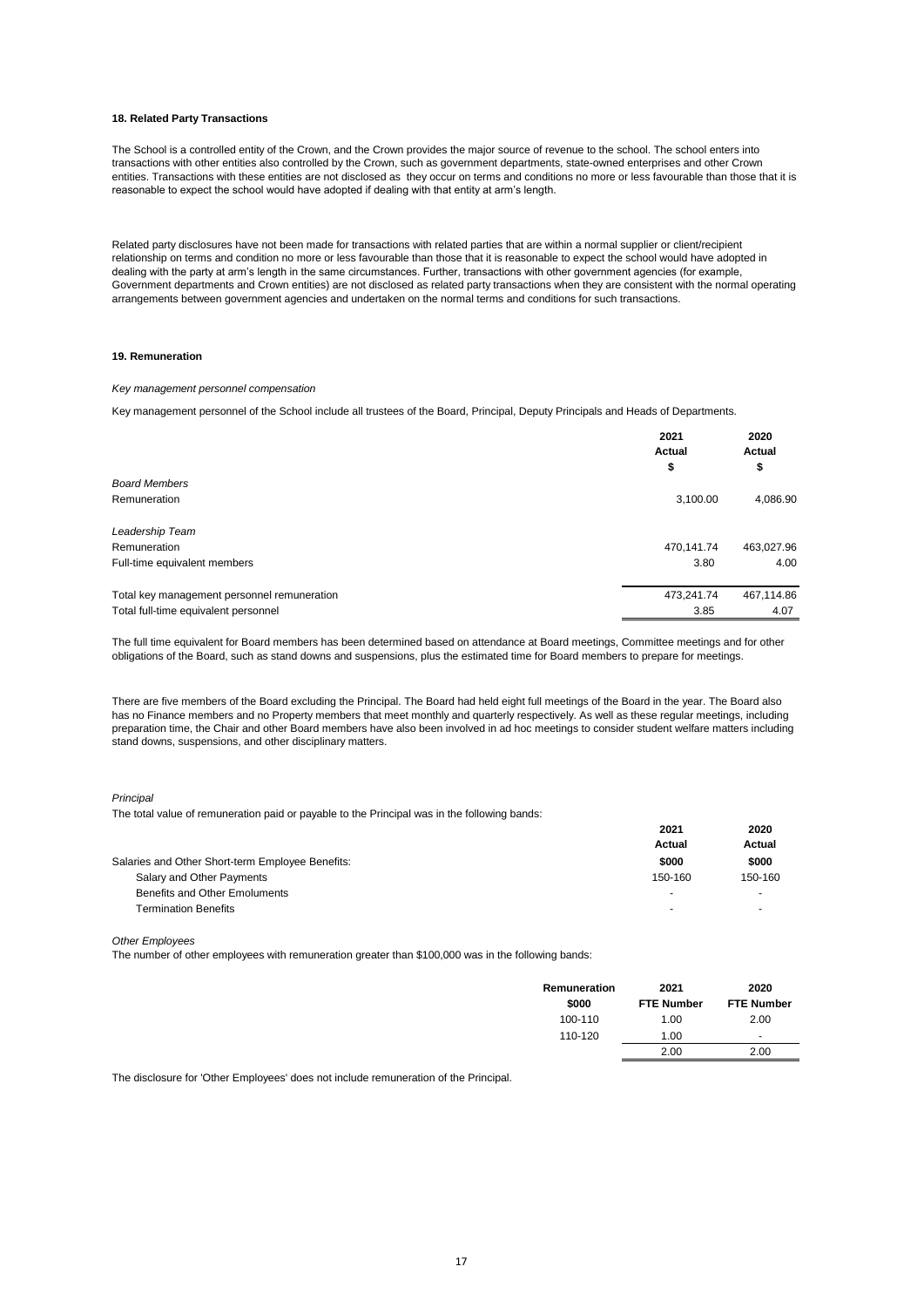#### **20. Compensation and Other Benefits Upon Leaving**

The total value of compensation or other benefits paid or payable to persons who ceased to be trustees, committee member, or employees during the financial year in relation to that cessation and number of persons to whom all or part of that total was payable was as follows:

|                  | 2021<br>Actual           | 2020<br><b>Actual</b> |
|------------------|--------------------------|-----------------------|
| Total            |                          | $\sim$                |
| Number of People | $\overline{\phantom{a}}$ |                       |

#### **21. Contingencies**

There are no contingent liabilities (except as noted below) and no contingent assets as at 31 December 2021 (Contingent liabilities and assets at 31 December 2020: nil).

#### **Holidays Act Compliance – schools payroll**

The Ministry of Education performs payroll processing and payments on behalf of boards, through payroll service provider Education Payroll Limited.

The Ministry's review of the schools sector payroll to ensure compliance with the Holidays Act 2003 is ongoing. Final calculations and potential impact on any specific individual will not be known until further detailed analysis and solutions have been completed.

To the extent that any obligation cannot reasonably be quantified at 31 December 2021, a contingent liability for the school may exist.

#### **22. Commitments**

#### **(a) Capital Commitments**

There were no capital commitments as at 31 December 2021

(Capital commitments at 31 December 2020: \$0)

#### **(b) Operating Commitments**

Apart from the commitment disclosed in Note 15, there were no operating commitments as at 31 December 2021

(Operating commitments at 31 December 2020: \$0)

#### **23. Share of Katikati Transport Network**

|                                           | 2021          | 2021<br><b>Budget</b> | 2020<br>Actual           |
|-------------------------------------------|---------------|-----------------------|--------------------------|
|                                           | <b>Actual</b> | (Unaudited)           |                          |
|                                           | \$            | Φ                     | Φ                        |
| Opening Balance                           | 39.274        |                       | 3,137                    |
| Payment made/(Payout Received)            |               |                       | $\overline{\phantom{0}}$ |
| Prior year income not recorded            |               |                       | 21,724                   |
| Share of MOE Transport Grant              | 176.128       | 170.000               | 169.624                  |
| Less: Share of Transport Network Expenses | (155.675)     | (155,000)             | (155,211)                |
| <b>Balance Held by Transport Network</b>  | 59.727        | 15.000                | 39,274                   |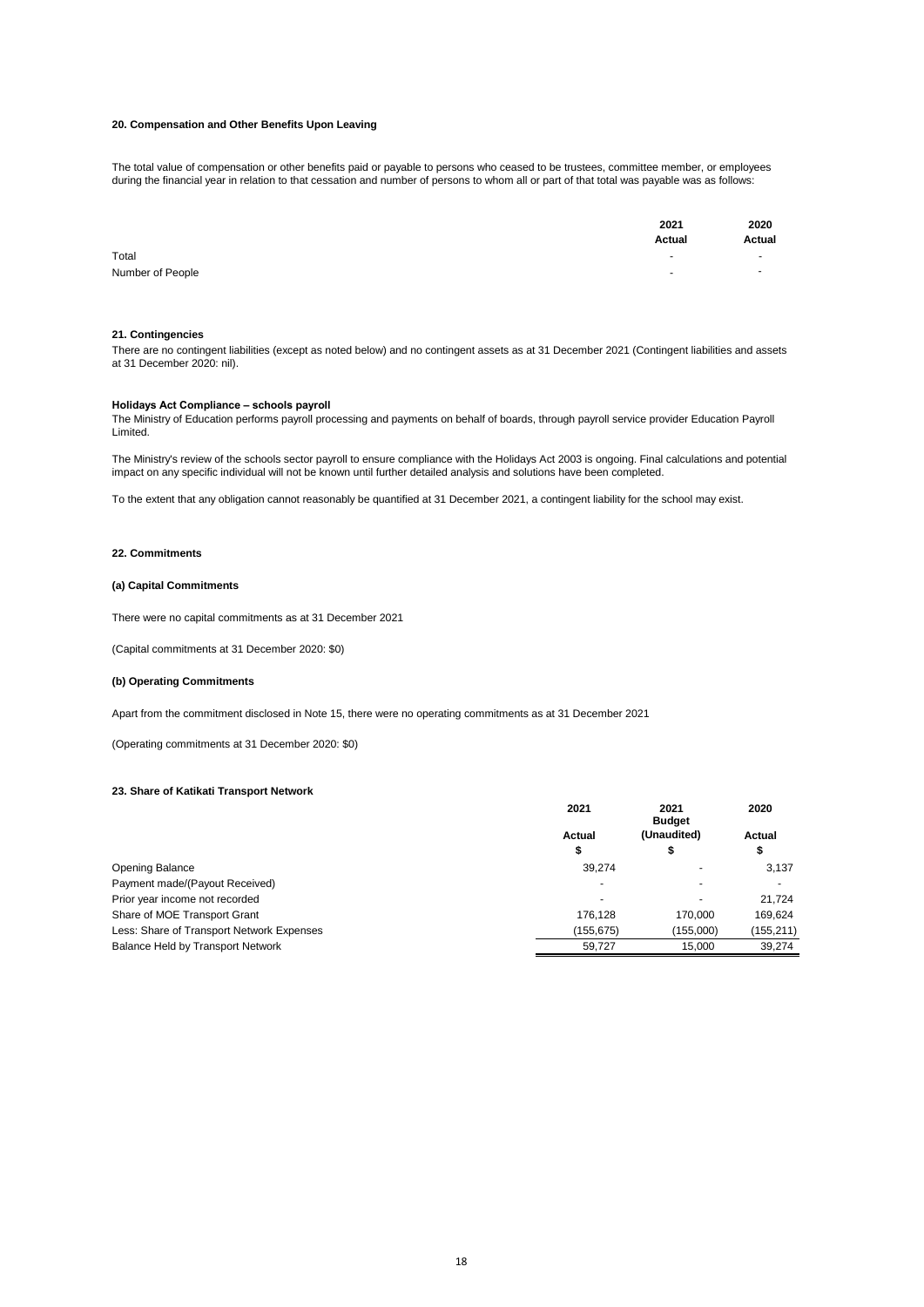#### **24. Financial Instruments**

The carrying amount of financial assets and liabilities in each of the financial instrument categories are as follows:

#### **Financial assets measured at amortised cost**

|                                                        | 2021    | 2021<br><b>Budget</b> | 2020    |
|--------------------------------------------------------|---------|-----------------------|---------|
|                                                        | Actual  | (Unaudited)           | Actual  |
|                                                        | \$      | \$                    | \$      |
| Cash and Cash Equivalents                              | 321,205 | 90,338                | 79,971  |
| Receivables                                            | 218,762 | 160,000               | 215,315 |
| <b>Investments - Term Deposits</b>                     | 321,551 | 320,000               | 319,008 |
| Total Financial assets measured at amortised cost      | 861,518 | 570,338               | 614,294 |
| Financial liabilities measured at amortised cost       |         |                       |         |
| Payables                                               | 217,278 | 216,000               | 216,367 |
| <b>Finance Leases</b>                                  | 60,171  | 85.000                | 85,682  |
| Painting Contract Liability                            |         |                       |         |
| Total Financial Liabilities Measured at Amortised Cost | 277.449 | 301,000               | 302.049 |

#### **25. Events After Balance Date**

There were no significant events after the balance date that impact these financial statements. 

#### **26. Comparatives**

There have been a number of prior period comparatives which have been reclassified to make disclosure consistent with the current year.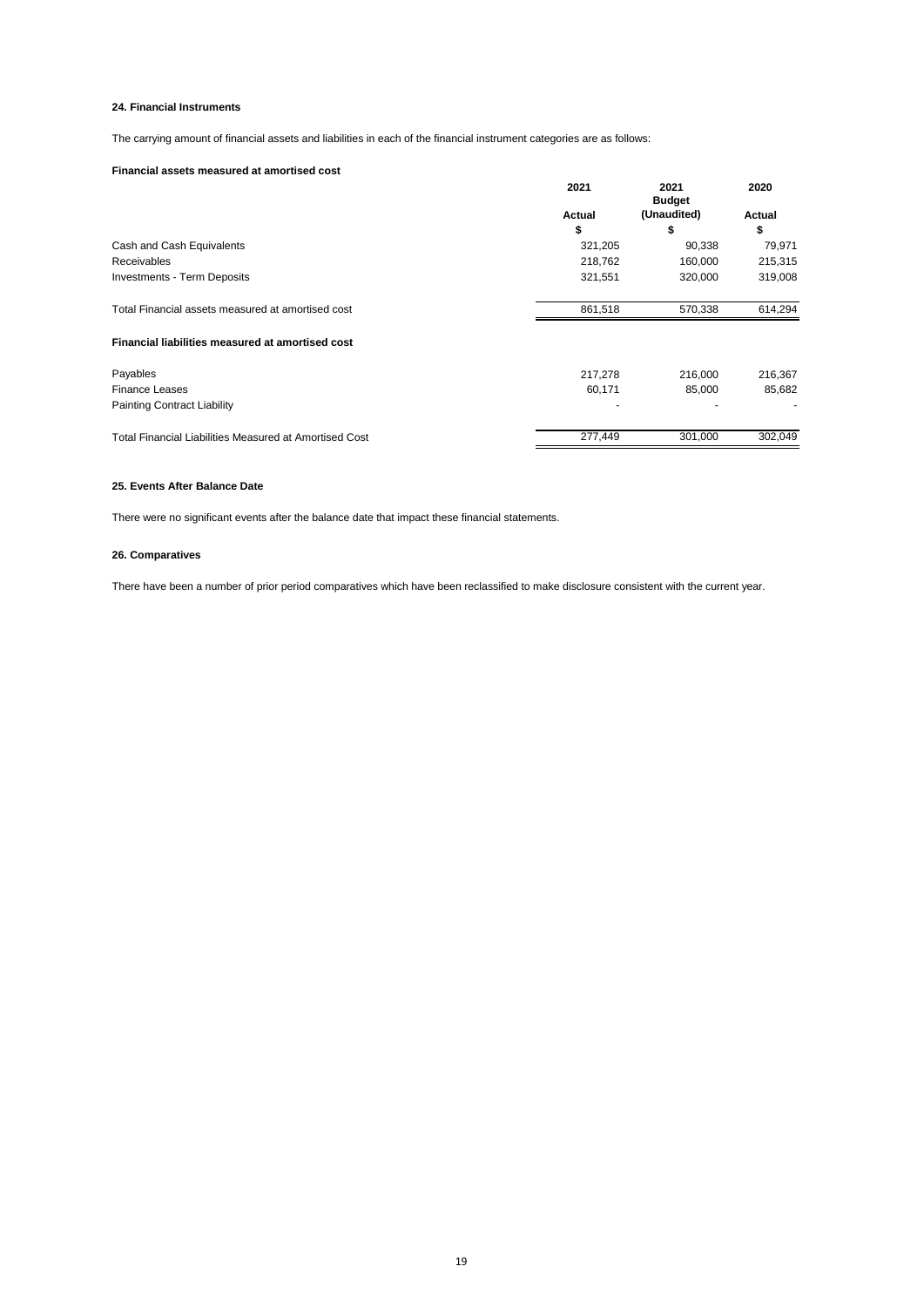

# **Independent Auditor's Report**

# **To the Readers of Katikati Primary School's Financial Statements**

# **For the Year Ended 31 December 2021**

The Auditor-General is the auditor of Katikati Primary School (the School). The Auditor-General has appointed me, Richard Dey, using the staff and resources of William Buck Audit (NZ) Limited, to carry out the audit of the financial statements of the School on his behalf.

### **Opinion**

We have audited the financial statements of the School on pages 2 to 19, that comprise the statement of financial position as at 31 December 2021, the statement of comprehensive revenue and expense, statement of changes in net assets/equity and statement of cash flows for the year ended on that date, and the notes to the financial statements that include accounting policies and other explanatory information.

In our opinion the financial statements of the School:

- present fairly, in all material respects:
	- o its financial position as at 31 December 2021; and
	- o its financial performance and cash flows for the year then ended; and
- comply with generally accepted accounting practice in New Zealand in accordance with PBE Accounting Standards (PBE IPSAS) Reduced Disclosure Regime.

Our audit was completed on 30 May 2022. This is the date at which our opinion is expressed.

The basis for our opinion is explained below. In addition, we outline the responsibilities of the Board and our responsibilities relating to the financial statements, we comment on other information, and we explain our independence.

#### **Basis for our opinion**

We carried out our audit in accordance with the Auditor-General's Auditing Standards, which incorporate the Professional and Ethical Standards and the International Standards on Auditing (New Zealand) issued by the New Zealand Auditing and Assurance Standards Board. Our responsibilities under those standards are further described in the Responsibilities of the auditor section of our report.

We have fulfilled our responsibilities in accordance with the Auditor-General's Auditing Standards.

We believe that the audit evidence we have obtained is sufficient and appropriate to provide a basis for our opinion.

#### **ACCOUNTANTS & ADVISORS**

The Kollective 145 Seventeenth Avenue Tauranga 3112, New Zealand Telephone: +64 7 927 1234 williambuck.com

William Buck Audit (NZ) Limited

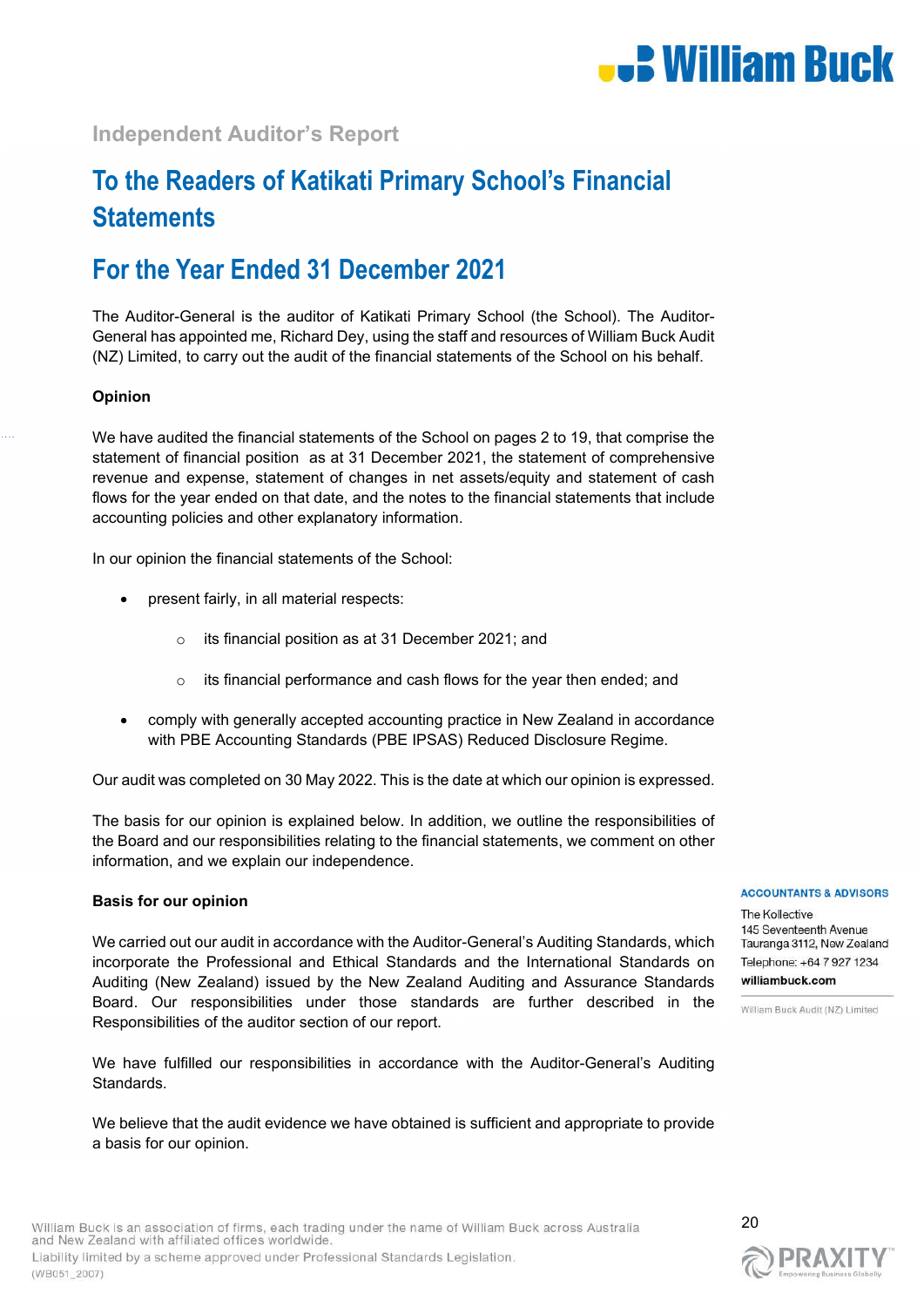

#### **Responsibilities of the Board for the financial statements**

The Board is responsible on behalf of the School for preparing financial statements that are fairly presented and that comply with generally accepted accounting practice in New Zealand.

The Board is responsible for such internal control as it determines is necessary to enable it to prepare financial statements that are free from material misstatement, whether due to fraud or error.

In preparing the financial statements, the Board is responsible on behalf of the School for assessing the School's ability to continue as a going concern. The Board is also responsible for disclosing, as applicable, matters related to going concern and using the going concern basis of accounting, unless there is an intention to close or merge the School, or there is no realistic alternative but to do so.

The Board's responsibilities, in terms of the requirements of the Education and Training Act 2020, arise from section 87 of the Education Act 1989.

#### **Responsibilities of the auditor for the audit of the financial statements**

Our objectives are to obtain reasonable assurance about whether the financial statements, as a whole, are free from material misstatement, whether due to fraud or error, and to issue an auditor's report that includes our opinion.

Reasonable assurance is a high level of assurance, but is not a guarantee that an audit carried out in accordance with the Auditor-General's Auditing Standards will always detect a material misstatement when it exists. Misstatements are differences or omissions of amounts or disclosures, and can arise from fraud or error. Misstatements are considered material if, individually or in the aggregate, they could reasonably be expected to influence the decisions of readers taken on the basis of these financial statements.

For the budget information reported in the financial statements, our procedures were limited to checking that the information agreed to the School's approved budget.

We did not evaluate the security and controls over the electronic publication of the financial statements.

As part of an audit in accordance with the Auditor-General's Auditing Standards, we exercise professional judgement and maintain professional scepticism throughout the audit. Also:

- We identify and assess the risks of material misstatement of the financial statements, whether due to fraud or error, design and perform audit procedures responsive to those risks, and obtain audit evidence that is sufficient and appropriate to provide a basis for our opinion. The risk of not detecting a material misstatement resulting from fraud is higher than for one resulting from error, as fraud may involve collusion, forgery, intentional omissions, misrepresentations, or the override of internal control.
- We obtain an understanding of internal control relevant to the audit in order to design audit procedures that are appropriate in the circumstances, but not for the purpose of expressing an opinion on the effectiveness of the School's internal control.
- We evaluate the appropriateness of accounting policies used and the reasonableness of accounting estimates and related disclosures made by the Board.
- We conclude on the appropriateness of the use of the going concern basis of accounting by the Board and, based on the audit evidence obtained, whether a material uncertainty exists related to events or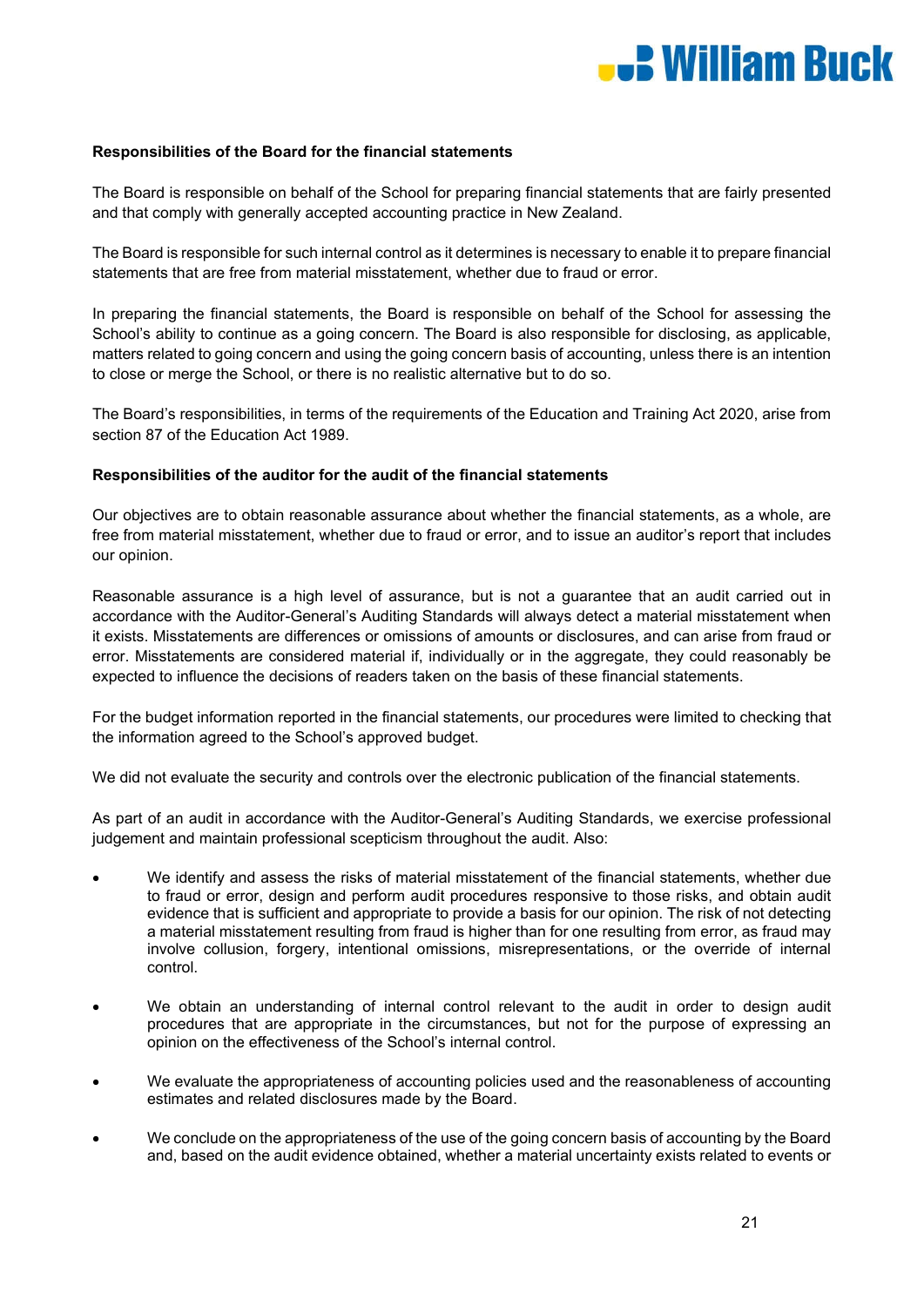

conditions that may cast significant doubt on the School's ability to continue as a going concern. If we conclude that a material uncertainty exists, we are required to draw attention in our auditor's report to the related disclosures in the financial statements or, if such disclosures are inadequate, to modify our opinion. Our conclusions are based on the audit evidence obtained up to the date of our auditor's report. However, future events or conditions may cause the School to cease to continue as a going concern.

- We evaluate the overall presentation, structure and content of the financial statements, including the disclosures, and whether the financial statements represent the underlying transactions and events in a manner that achieves fair presentation.
- We assess the risk of material misstatement arising from the school payroll system, which may still contain errors. As a result, we carried out procedures to minimise the risk of material errors arising from the system that, in our judgement, would likely influence readers' overall understanding of the financial statements.

We communicate with the Board regarding, among other matters, the planned scope and timing of the audit and significant audit findings, including any significant deficiencies in internal control that we identify during our audit.

Our responsibilities arises from the Public Audit Act 2001.

#### **Other information**

The Board is responsible for the other information. The other information comprises the information included on page 1 and pages 23 to 29, but does not include the financial statements, and our auditor's report thereon.

Our opinion on the financial statements does not cover the other information and we do not express any form of audit opinion or assurance conclusion thereon.

In connection with our audit of the financial statements, our responsibility is to read the other information. In doing so, we consider whether the other information is materially inconsistent with the financial statements or our knowledge obtained in the audit, or otherwise appears to be materially misstated. If, based on our work, we conclude that there is a material misstatement of this other information, we are required to report that fact. We have nothing to report in this regard.

#### **Independence**

We are independent of the School in accordance with the independence requirements of the Auditor-General's Auditing Standards, which incorporate the independence requirements of Professional and Ethical Standard 1 *International Code of Ethics for Assurance Practitioners* issued by the New Zealand Auditing and Assurance Standards Board.

Other than the audit, we have no relationship with or interests in the School.

**Richard Dey William Buck Audit (NZ) Limited** On behalf of the Auditor-General Tauranga, New Zealand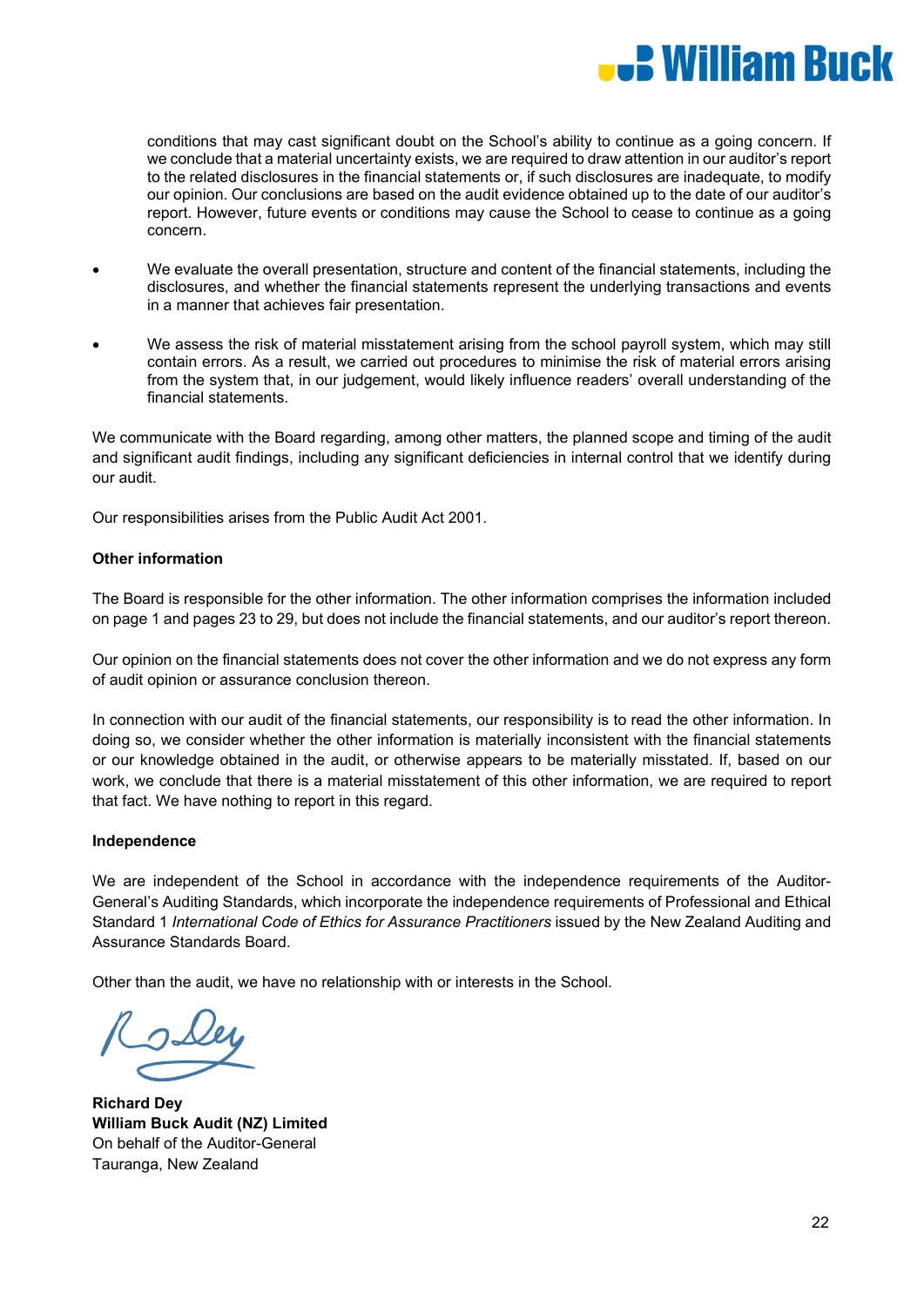

# **Analysis of Variance 2021 School Number 1765**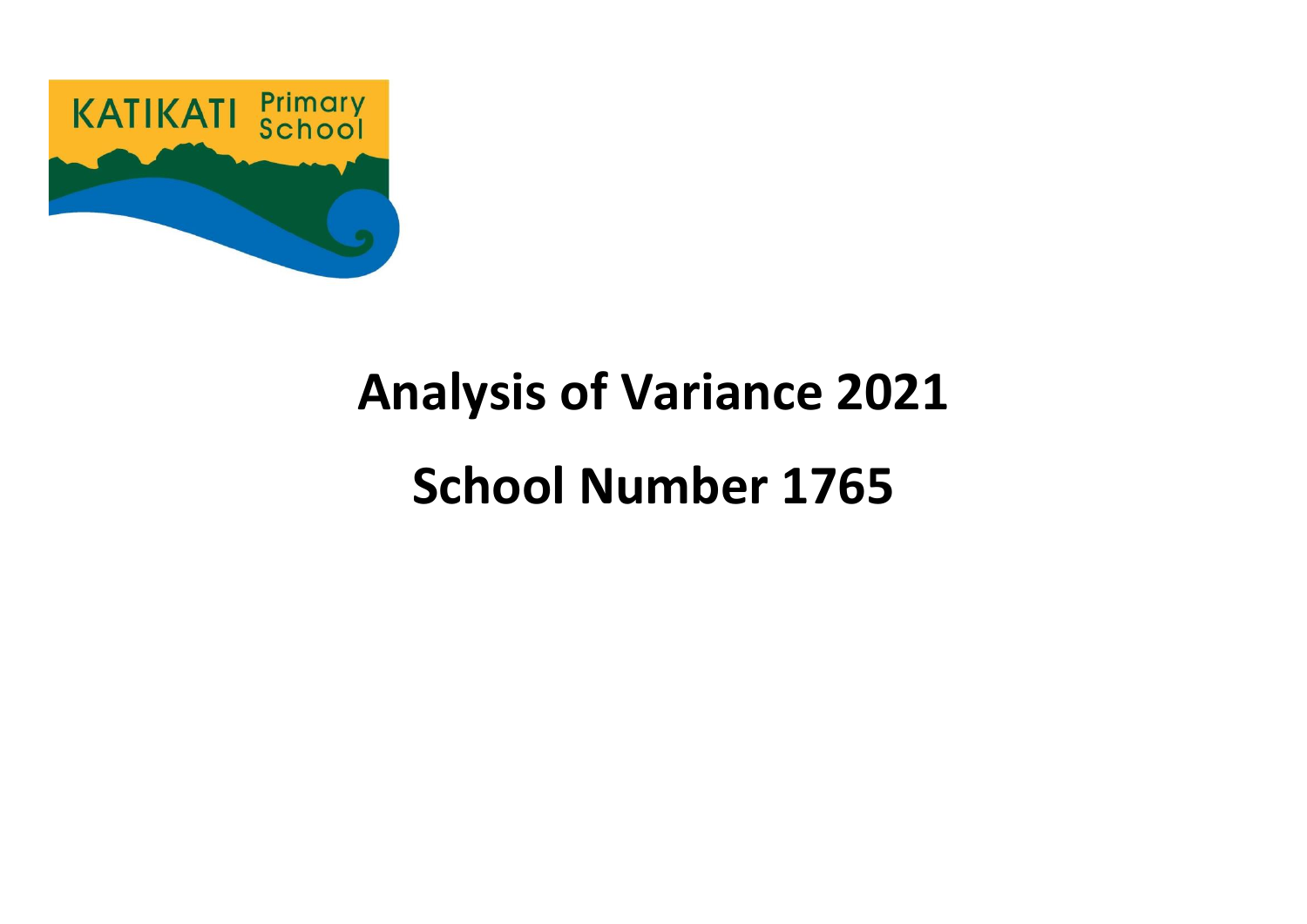#### **ANALYSIS OF VARIANCE FOR 2021**

| <b>READING TARGET</b><br>By the end of 2021 our aim was:                                                                                         | <b>OUTCOME</b>                                                                                                                                                                                    | <b>ACTIONS</b>                                                                                                                     | <b>EVALUATION/ WHERE TO NEXT</b>                                                                                                                                                                                                                                                                                   |
|--------------------------------------------------------------------------------------------------------------------------------------------------|---------------------------------------------------------------------------------------------------------------------------------------------------------------------------------------------------|------------------------------------------------------------------------------------------------------------------------------------|--------------------------------------------------------------------------------------------------------------------------------------------------------------------------------------------------------------------------------------------------------------------------------------------------------------------|
| By the end of 2021 we will increase the<br>number of children in Year 2 who have<br>completed Level 1 by the end of the year<br>from 66% to 70%. | We almost met this goal increasing our percentage<br>from 66% to 69%. The disruptions due to Covid<br>slowed progress for some children so we were very<br>pleased to get so close to our target. | 0.5 Reading Recovery to be provided.<br>٠                                                                                          | Our Reading Recovery students made<br>significant gains in their learning. Reading<br>Recovery will be provided at 0.6 FTTE in<br>2022.                                                                                                                                                                            |
| <b>Baseline Data</b><br>In Year 2 at the end of 2020, 66% of children<br>had completed Level 1 of the curriculum in<br>Reading.                  |                                                                                                                                                                                                   | Targeted assessments to be continued.<br>٠                                                                                         | On-going assessments have enabled teachers<br>to identify needs and target teaching. This<br>data has also been used by the SLT to track at<br>risk children and monitor their access to<br>specialist programmes/ interventions. This<br>will be continued in order to track those<br>children and their progress |
|                                                                                                                                                  |                                                                                                                                                                                                   | Reading will be taken daily by class teachers.<br>٠                                                                                | This regular input is invaluable in the early<br>years, especially for those children who get<br>limited support at home.                                                                                                                                                                                          |
|                                                                                                                                                  |                                                                                                                                                                                                   | Professional conversations will be held at<br>٠<br>team, appraisal and staff meeting times based<br>on teaching practice and data. | Collaboration of this type has kept the focus<br>٠<br>on the charter goals and enabled us to use<br>our joint expertise to move children forward.<br>In 2022 we will continue to focus on<br>acceleration of progress.                                                                                             |
|                                                                                                                                                  |                                                                                                                                                                                                   | Target students identified and monitored.<br>٠                                                                                     | Tracking of target students/priority learners<br>٠<br>has helped to focus teachers' attention on<br>these students and has also enabled valuable<br>information to be fed back to our special<br>needs department. This will continue to be a<br>focus for 2022.                                                   |

The strategic aim for each of our 2021 targets was to improve children's learning and achievement.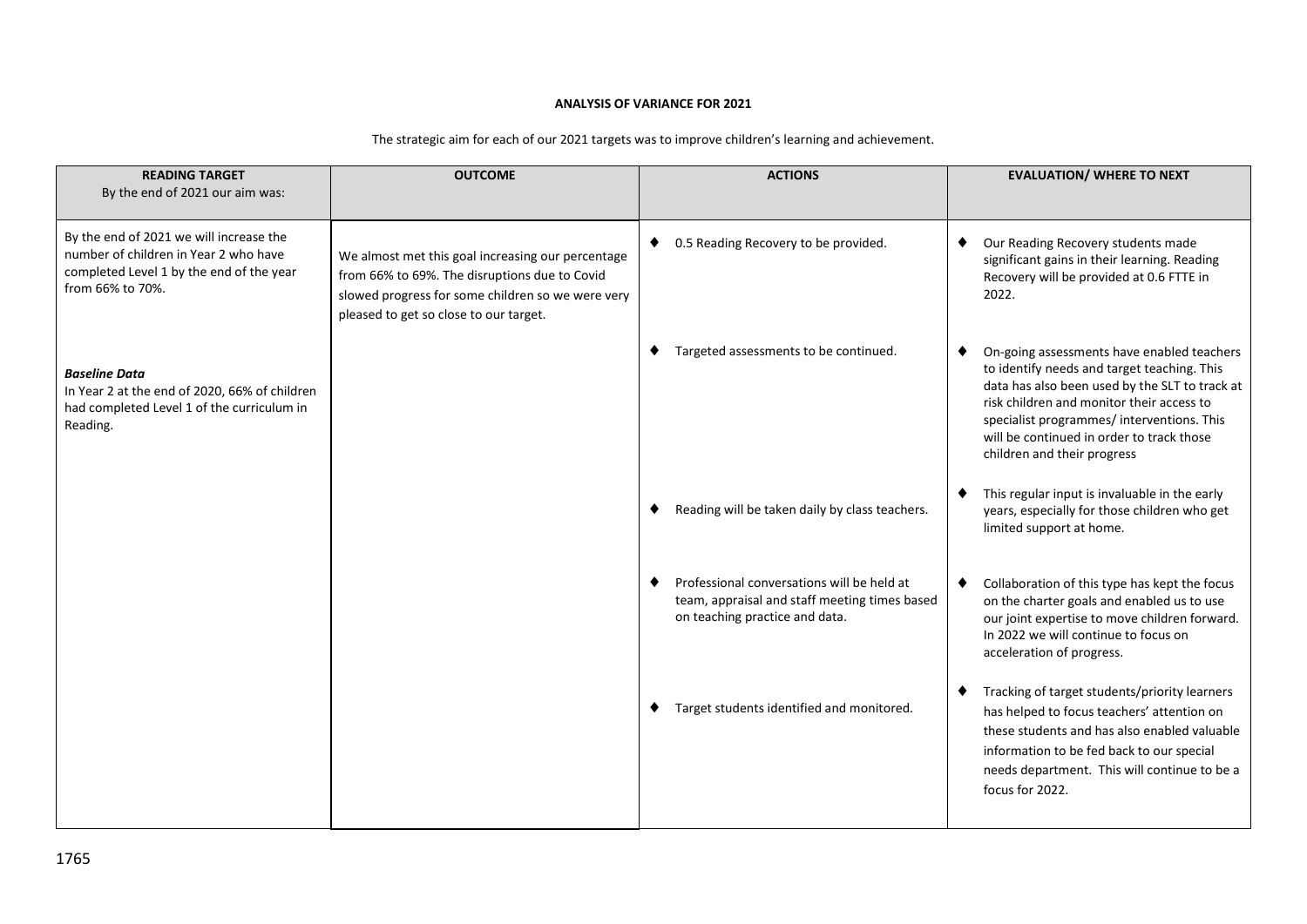|  | Phonics programme to be provided in class.<br>٠                                                                                    | The phonics programme has been very<br>٠<br>important for building reading skills. It will be<br>continued with a major focus in Years 0-4.<br>New teachers to the school in Team 1 and 2<br>will be trained.          |
|--|------------------------------------------------------------------------------------------------------------------------------------|------------------------------------------------------------------------------------------------------------------------------------------------------------------------------------------------------------------------|
|  | SENCO to track progress and to adapt<br>٠<br>specialist programmes like Reading Eggs to<br>meet needs.                             | We will continue to increase our use of<br>٠<br>Reading Eggs as the children are able to use<br>this programme with greater independence<br>than other programmes we have trialled and<br>with very positive outcomes. |
|  | Whole school and individual professional<br>٠<br>learning programmes undertaken.                                                   | In conjunction with the whole school Literacy<br>٠<br>PD, reading PLD will be undertaken where<br>appropriate.                                                                                                         |
|  | Team leaders and Unit Holders to lead<br>٠<br>teaching as inquiry meetings focused on<br>moving target children/priority learners. | Both the team leaders and the Literacy unit<br>٠<br>holders have led collaborative meetings to<br>move children forward. This will continue in<br>2022.                                                                |
|  | Appraisal goals based around classroom data<br>٠<br>targets.                                                                       | This practice is well engrained at the school<br>٠<br>and maintains focus on our charter goals.<br>This will continue in 2022.                                                                                         |
|  | Volunteer Reading Programme to assist with<br>٠<br>Reading mileage.                                                                | This had to be put on hold during Covid. We<br>hope that we can reintroduce this in 2022.                                                                                                                              |
|  | Ready for Learning Programme.<br>٠                                                                                                 | Ready for Learning programme continued to<br>٠<br>be used in Rooms 1 & 2 and this will continue<br>into 2022.                                                                                                          |
|  | ELA trained TAs to run ESOL programmes<br>٠<br>under the guidance of our special needs<br>teacher.                                 | This will continue for our ESOL students.<br>٠                                                                                                                                                                         |
|  |                                                                                                                                    |                                                                                                                                                                                                                        |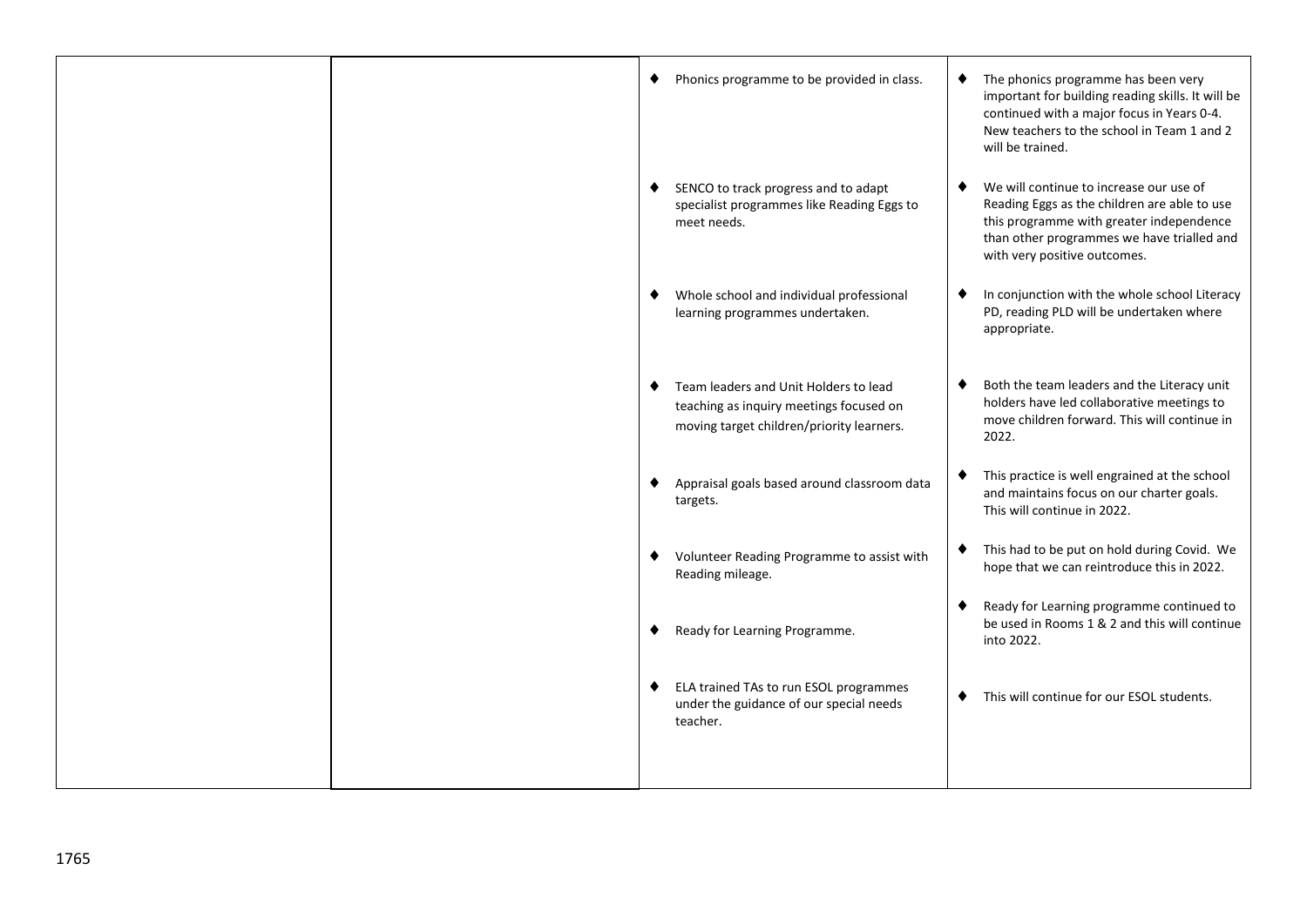| <b>WRITING TARGET</b>                                                                                                                                                                                                         | <b>OUTCOME</b>                                                                                                                                                                                | <b>ACTIONS</b>                                                                                                                                            | <b>EVALUATION/ WHERE TO NEXT</b>                                                                                                                                                                                                     |
|-------------------------------------------------------------------------------------------------------------------------------------------------------------------------------------------------------------------------------|-----------------------------------------------------------------------------------------------------------------------------------------------------------------------------------------------|-----------------------------------------------------------------------------------------------------------------------------------------------------------|--------------------------------------------------------------------------------------------------------------------------------------------------------------------------------------------------------------------------------------|
| By the end of 2021 our aim was:                                                                                                                                                                                               |                                                                                                                                                                                               |                                                                                                                                                           |                                                                                                                                                                                                                                      |
| By the end of 2021 we will increase the<br>percentage of Year 4 children writing at expected<br>level or above from 59% to 65%.                                                                                               | We made progress towards this goal with<br>61% of children working at their expected<br>level for Writing by the end of the year. The<br>disruptions caused by Covid interrupted              | Phonics to be continued in Years $0 - 4$ .                                                                                                                | The phonics programme continues to<br>help children who have spelling issues<br>and has proved valuable.                                                                                                                             |
| <b>Baseline Data</b><br>At the end of 2020 59% of our Year 3 children<br>were working at their expected curriculum level<br>or above. Our aim is to increase this to 65% by<br>the end of 2021. As 10% of our focus group are | classroom programmes and the professional<br>learning we had planned for the year. This<br>area of the curriculum remains a priority for<br>2022 with MOE funded PLD hours being<br>utilised. | Writing will be taken daily, recognising<br>the importance of writing mileage.                                                                            | Daily writing is helping many children<br>to develop in confidence. Our next step<br>now is to continue to identify ways in<br>which to engage our reluctant writers.                                                                |
| Maori, engagement and achievement for our<br>Maori students will be a focus for the year.                                                                                                                                     |                                                                                                                                                                                               | Children to be provided with a wide<br>range of experiences to write about.                                                                               | Through schoolwide PLD staff will be<br>able to share good practice to engage<br>writers.                                                                                                                                            |
|                                                                                                                                                                                                                               |                                                                                                                                                                                               | Teachers to use their collaborative<br>expertise to review children's work,<br>identify areas of need and develop<br>strategies to move children forward. | Time has been put aside during our<br>meeting schedules to enable<br>collaboration. The Literacy unit holders<br>have set up digital folders to share<br>good models for writing.                                                    |
|                                                                                                                                                                                                                               |                                                                                                                                                                                               | Target children/priority learners will be<br>identified and monitored through the<br>appraisal process.                                                   | Tracking of target students each term<br>has helped to focus teachers' attention<br>on these students and has also enabled<br>valuable information to be fed back to<br>our special needs department. This will<br>continue in 2022. |
|                                                                                                                                                                                                                               |                                                                                                                                                                                               | Writing sample data will be used to<br>identify areas of need. This will feed<br>into professional development<br>schedules and moderation practices.     | Moderation will occur in and across<br>teams to ensure consistency.                                                                                                                                                                  |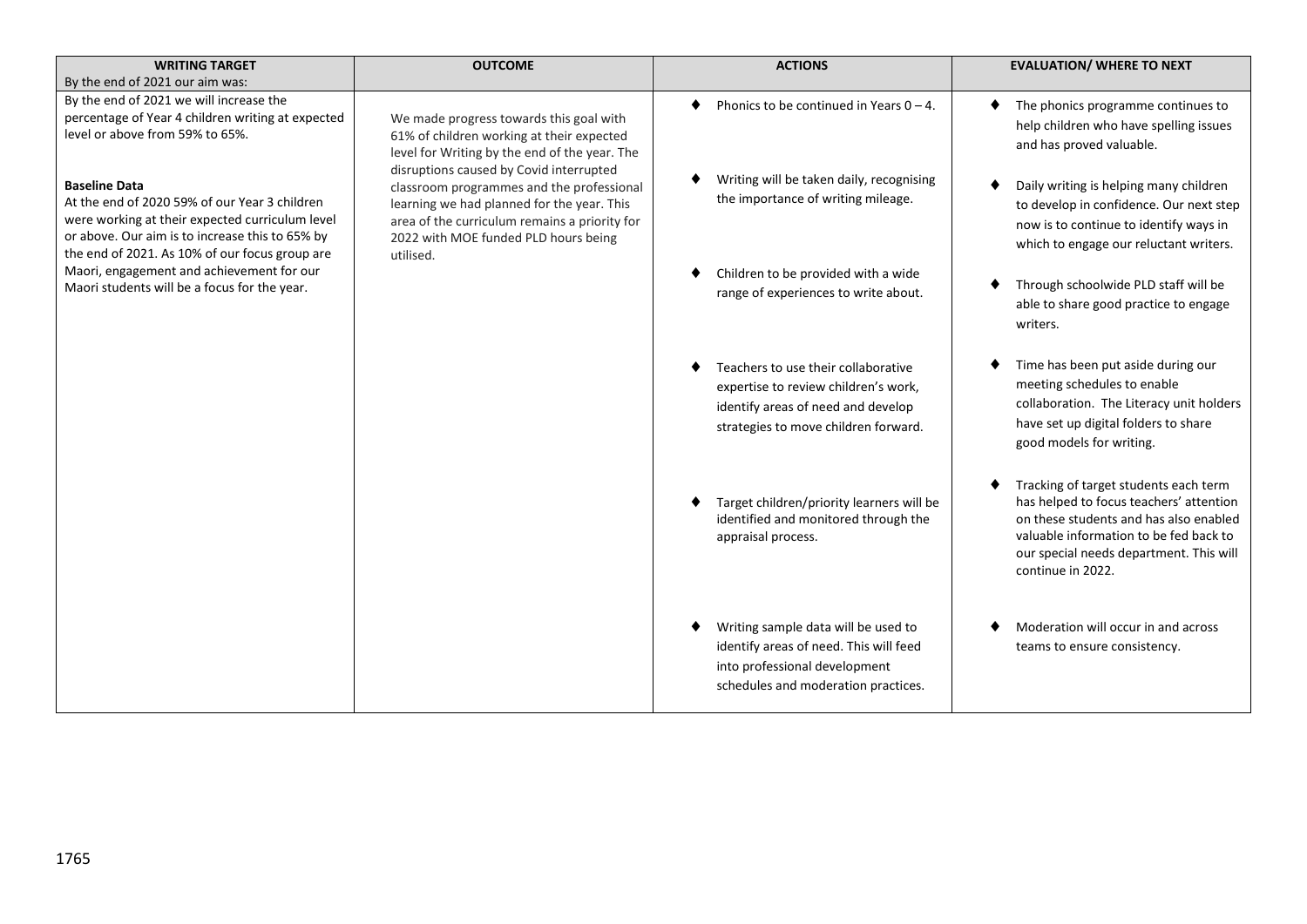| <b>OUTCOME</b>                                                                                                                                                                                                                                                                                                                                                                                                                                                                                                                                                                                                                                                                                                                                                                                                                                              | <b>ACTIONS</b>                                                                                                                                                                                             | <b>EVALUATION/ WHERE TO NEXT</b>                                                                                                                                                                                                     |
|-------------------------------------------------------------------------------------------------------------------------------------------------------------------------------------------------------------------------------------------------------------------------------------------------------------------------------------------------------------------------------------------------------------------------------------------------------------------------------------------------------------------------------------------------------------------------------------------------------------------------------------------------------------------------------------------------------------------------------------------------------------------------------------------------------------------------------------------------------------|------------------------------------------------------------------------------------------------------------------------------------------------------------------------------------------------------------|--------------------------------------------------------------------------------------------------------------------------------------------------------------------------------------------------------------------------------------|
| By the end of 2021 our aim was:<br>By the end of 2021 the percentage of Year 5<br>children having completed Level 3 of the<br>This goal was almost met with 20% of children<br>curriculum will increase from 12% to 22%.<br>working above their expected level for Maths by<br>the end of the year. (The two percent equates to<br>only two children who didn't quite reach our<br><b>Baseline Data</b><br>target). This target was set very high and we are<br>At the end of 2020, 12% of our Year 5 children<br>very pleased with the percentage of children we<br>had already completed curriculum level 3 for<br>have working above expected level.<br>Maths. We want to accelerate the progress of<br>this cohort further so that 22% of children will<br>have completed Level 3 and be working above<br>curriculum expectations by the end of Year 6. | Teachers continued to use Maths Whizz<br>as a support programme for the<br>teaching and learning of Maths. Staff<br>will be expected to improve their<br>knowledge and expertise through free<br>webinars. | Team 3 will change to the Mathletics<br>programme in 2022 and this will<br>continue to be a part of Team meetings<br>in Y5/6 to ensure positive outcomes<br>for the children.                                                        |
|                                                                                                                                                                                                                                                                                                                                                                                                                                                                                                                                                                                                                                                                                                                                                                                                                                                             | Numicon was introduced to Team 1.                                                                                                                                                                          | Numicon PD will continue for Team 1 in<br>2022 and its effectiveness will be<br>evaluated towards the end of the year.                                                                                                               |
|                                                                                                                                                                                                                                                                                                                                                                                                                                                                                                                                                                                                                                                                                                                                                                                                                                                             | The unit holder(s) for Maths will<br>continue to provide PD at team and<br>staff meetings, when appropriate.                                                                                               | The unit holder will continue to support<br>the Team Leaders to provide the<br>necessary PD for the teams.                                                                                                                           |
|                                                                                                                                                                                                                                                                                                                                                                                                                                                                                                                                                                                                                                                                                                                                                                                                                                                             | Teachers will use their collaborative<br>expertise to review children's work,<br>identify areas of need and develop<br>strategies to move children forward.                                                | Using collaborative expertise we have<br>been able to keep improving practice                                                                                                                                                        |
|                                                                                                                                                                                                                                                                                                                                                                                                                                                                                                                                                                                                                                                                                                                                                                                                                                                             | Cross grouping will occur as required.                                                                                                                                                                     | Whilst we recognize that groupings in<br>Maths need to be flexible and fluid, we<br>are restricted with Covid. We will use<br>both ability and mixed ability groupings<br>again in classes and pods whenever<br>possible.            |
|                                                                                                                                                                                                                                                                                                                                                                                                                                                                                                                                                                                                                                                                                                                                                                                                                                                             | Targeted children will be identified and<br>tracked through the appraisal process<br>and Maths Whizz.                                                                                                      | Having staff come together to discuss<br>the target children at appraisal times<br>has enabled us to use collective<br>expertise to move them forward.<br>Mathletics and Numicon assessments<br>will also be used to track progress. |
|                                                                                                                                                                                                                                                                                                                                                                                                                                                                                                                                                                                                                                                                                                                                                                                                                                                             |                                                                                                                                                                                                            |                                                                                                                                                                                                                                      |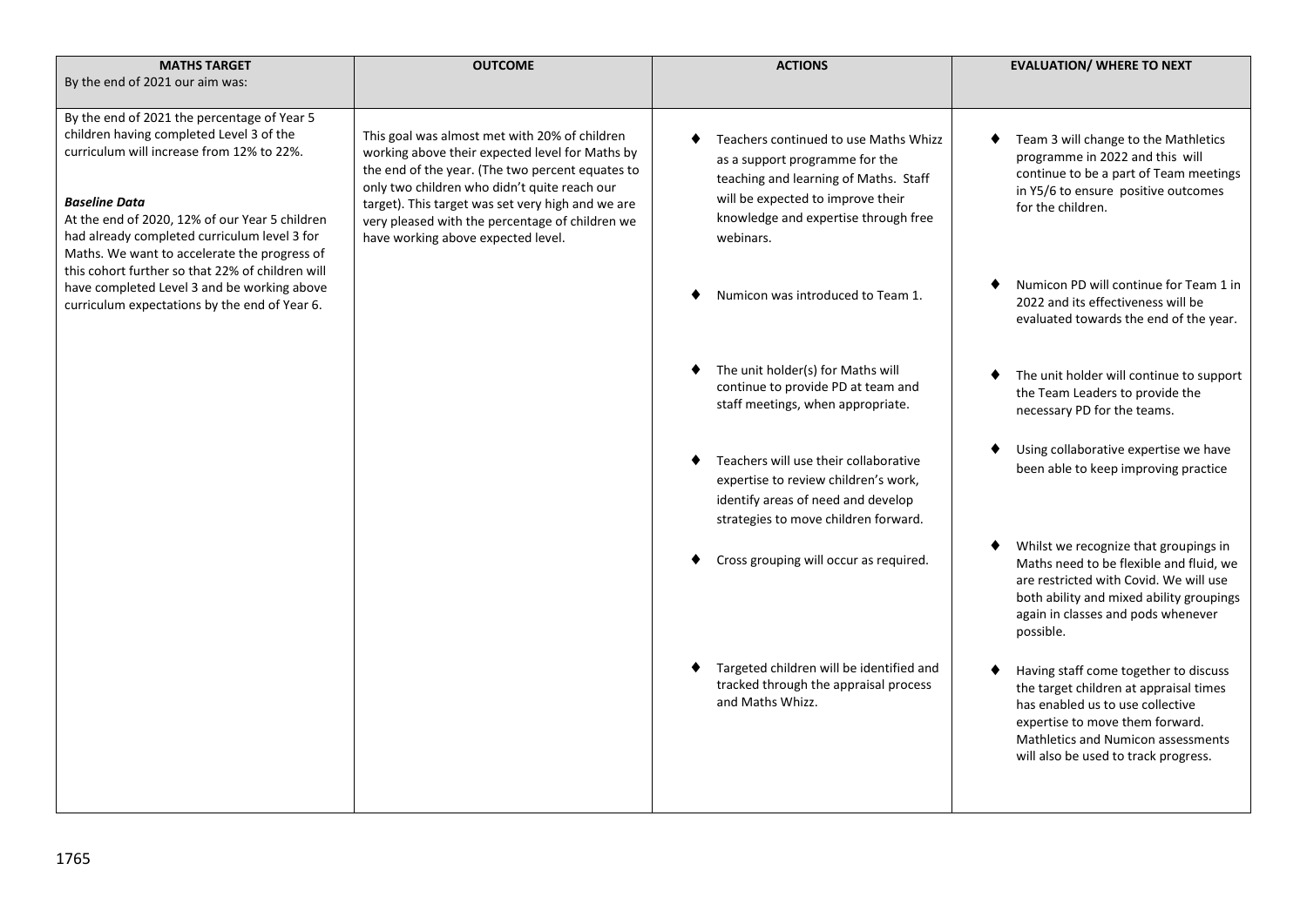| A focus will be placed on Maths<br>problem solving and Maths inquiries.<br>Mixed ability grouping will be<br>encouraged for this.                                 | This has been very effective in ensuring<br>coverage of the curriculum, particularly<br>with the strands.                                                                                                                                                                              |
|-------------------------------------------------------------------------------------------------------------------------------------------------------------------|----------------------------------------------------------------------------------------------------------------------------------------------------------------------------------------------------------------------------------------------------------------------------------------|
| Professional conversations will be<br>undertaken at team, appraisal and staff<br>meeting times, based on teaching<br>practice, data collection and<br>assessment. | Higher engagement has been observed<br>where teachers make the Maths<br>relevant and real. Staff will continue to<br>share good practice. Ongoing analysis<br>of the PAT results, Numicon and<br>Mathletics data, will ensure there is<br>targeted teaching and learning<br>happening. |
| Team leaders will ensure that their<br>team members have the content<br>knowledge they need for this level and<br>will oversee Maths planning.                    | Team Leaders along with the support of<br>the Unit Holders, will continue to<br>oversee planning and check for<br>coverage and consistency.                                                                                                                                            |
| Cross curriculum links will be made to<br>solve real life problems.                                                                                               | Higher motivation has been observed<br>when maths is taught in a cross<br>curricular context. This will continue in<br>2022.                                                                                                                                                           |
| ICT will be used to support and<br>enhance learning.                                                                                                              | Staff will continue to use different<br>maths programmes to motivate and<br>encourage learning.                                                                                                                                                                                        |